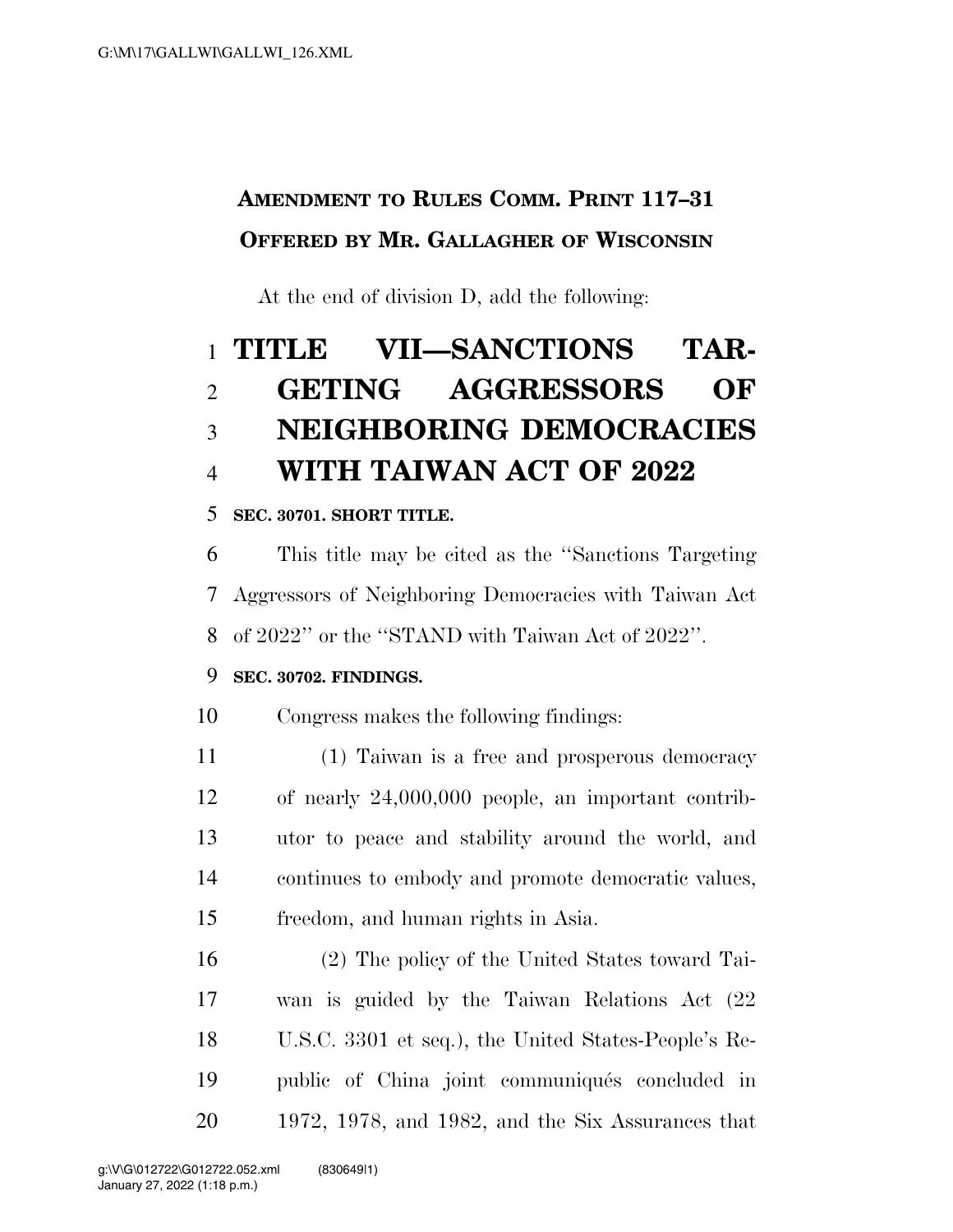| $\mathbf{1}$   | President Ronald Reagan communicated to Taiwan                   |
|----------------|------------------------------------------------------------------|
| $\overline{2}$ | in 1982.                                                         |
| 3              | (3) Under section 2 of the Taiwan Relations                      |
| $\overline{4}$ | Act $(22 \text{ U.S.C. } 3301)$ , it is the policy of the United |
| 5              | States—                                                          |
| 6              | (A) "to preserve and promote extensive,                          |
| 7              | close, and friendly commercial, cultural, and                    |
| 8              | other relations between the people of the United                 |
| 9              | States and the people on Taiwan, as well as the                  |
| 10             | people on the China mainland and all other peo-                  |
| 11             | ples of the Western Pacific area'';                              |
| 12             | (B) "to declare that peace and stability in                      |
| 13             | the area are in the political, security, and eco-                |
| 14             | nomic interests of the United States, and are                    |
| 15             | matters of international concern";                               |
| 16             | (C) "to make clear that the United States                        |
| 17             | decision to establish diplomatic relations with                  |
| 18             | the People's Republic of China rests upon the                    |
| 19             | expectation that the future of Taiwan will be                    |
| 20             | determined by peaceful means";                                   |
| 21             | (D) "to consider any effort to determine                         |
| 22             | the future of Taiwan by other than peaceful                      |
| 23             | means, including by boycotts or embargoes, a                     |
| 24             | threat to the peace and security of the Western                  |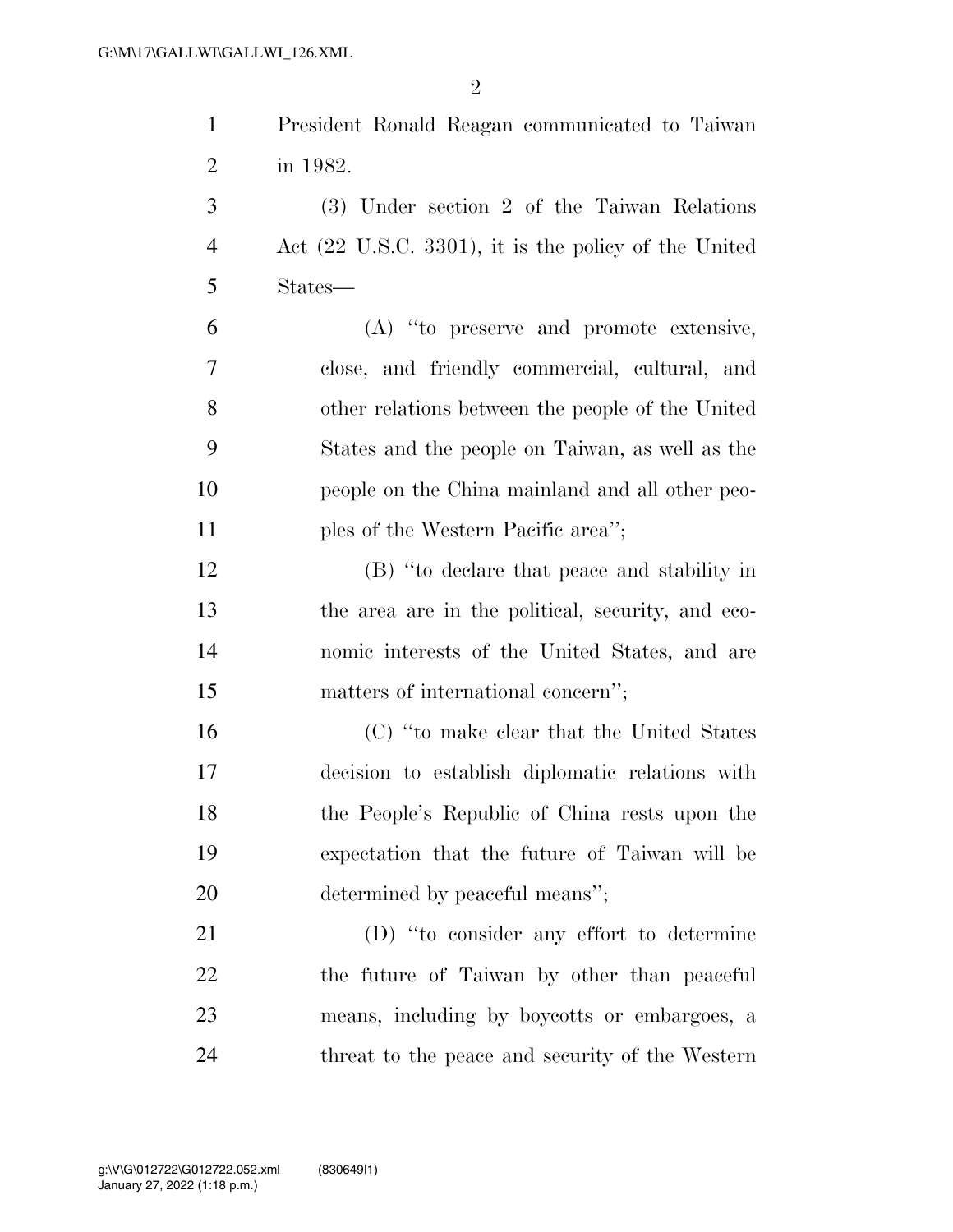Pacific area and of grave concern to the United States'';

 (E) ''to provide Taiwan with arms of a de-fensive character''; and

 (F) ''to maintain the capacity of the United States to resist any resort to force or other forms of coercion that would jeopardize the security, or the social or economic system, of the people on Taiwan''.

 (4) Since the election of President Tsai Ing-wen as President of Taiwan in 2016, the Chinese Com- munist Party has employed a variety of coercive military and nonmilitary tactics short of armed con- flict in its efforts to exert existential pressure on Taiwan, including through diplomatic isolation, re- stricting tourism, cyberattacks, spreading disinformation, and controlling the ability of Taiwan to purchase COVID–19 vaccines from other coun-tries.

 (5) In 2021, there was a notable increase in military provocations by the People's Liberation Army against Taiwan, including increased flights of military aircraft within Taiwan's air defense identi-fication zone, holding military exercises in the vicin-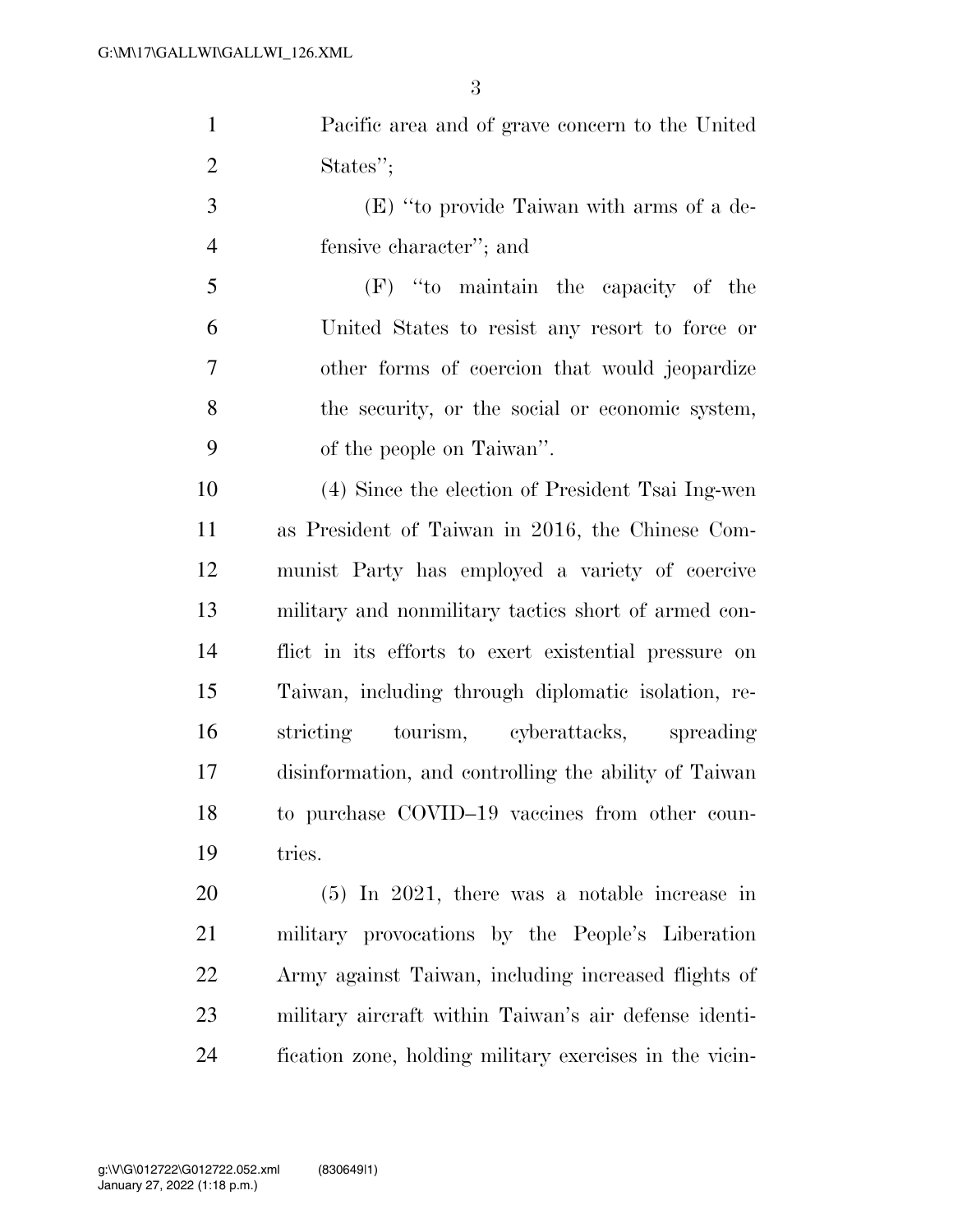ity of Taiwan's controlled waters, and performing live-fire exercises in the South China Sea.

 (6) In March 2021, then Commander of the United States Indo-Pacific Command Admiral Philip Davidson testified that the threat of a military inva- sion of Taiwan by the People's Liberation Army ''is manifest during this decade, in fact in the next six years''.

 (7) In March 2021, then Commander of the United States Pacific Fleet Admiral John Aquilino testified that the threat of a military invasion by the People's Liberation Army of Taiwan is ''much closer to us than most think'' and could materialize well before 2035.

 (8) In October 2021, President Joseph R. Biden publicly affirmed that the United States would come to the defense of Taiwan, saying, ''yes, we have a commitment to do that''.

 (9) In addition to military power, economic and financial instruments of United States power and their potential use can have an important deterrent effect on the actions of other countries.

#### **SEC. 30703. SENSE OF CONGRESS.**

It is the sense of Congress that—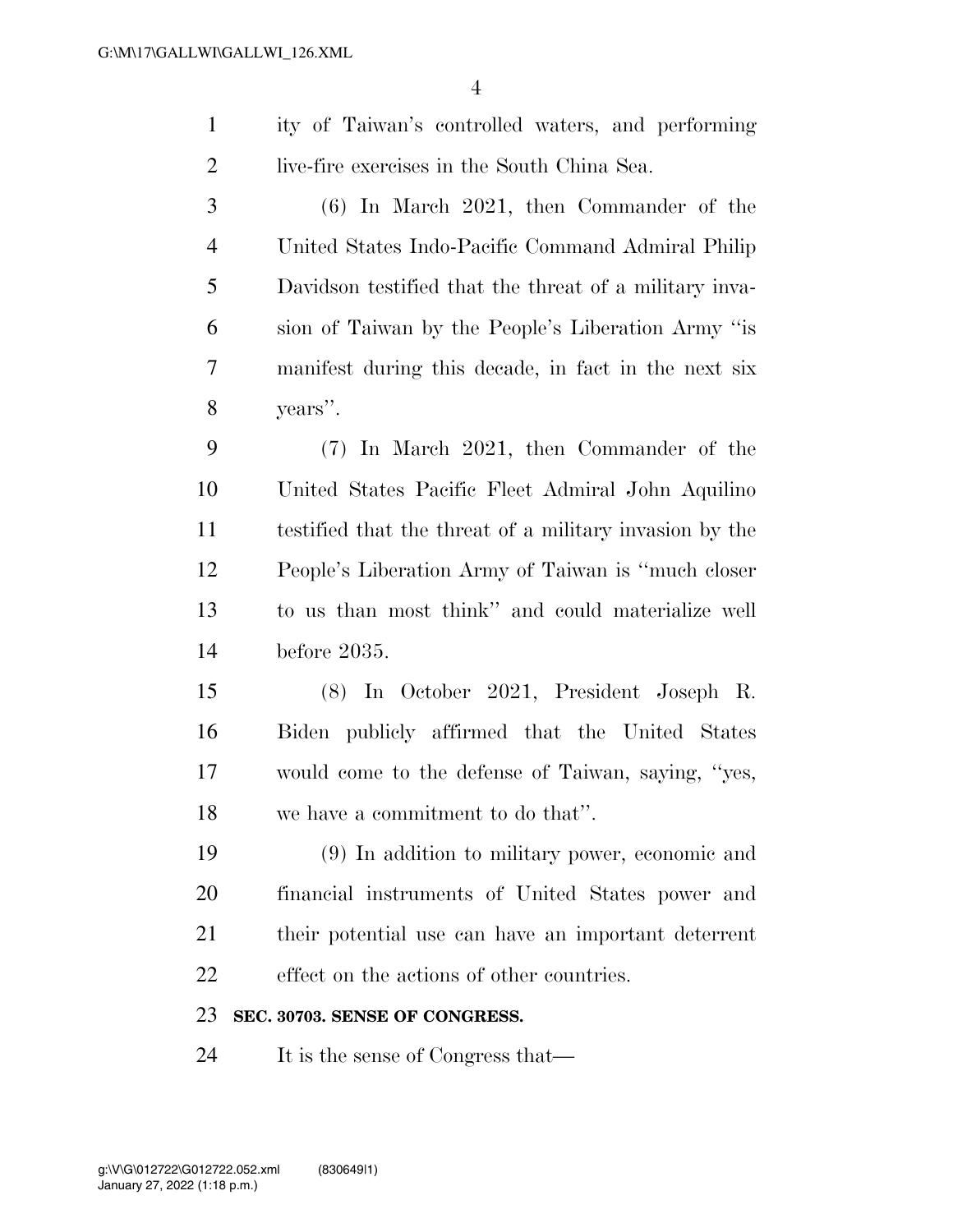| $\mathbf{1}$   | (1) it is in the interests of the United States to     |
|----------------|--------------------------------------------------------|
| $\overline{c}$ | maintain a free and open Indo-Pacific region, with     |
| 3              | peace and stability in the Taiwan Strait as a critical |
| $\overline{4}$ | component;                                             |
| 5              | (2) efforts by the Chinese Communist Party to          |
| 6              | unilaterally determine the future of Taiwan through    |
| 7              | non-peaceful means, including threats and the direct   |
| 8              | use of force, military coercion, economic boycotts or  |
| 9              | embargoes, and efforts to internationally isolate or   |
| 10             | annex Taiwan—                                          |
| 11             | (A) directly undermine the spirit, intent,             |
| 12             | and purpose of the Taiwan Relations Act (22)           |
| 13             | U.S.C. $3301$ et seq.);                                |
| 14             | (B) undermine peace and stability in the               |
| 15             | Taiwan Strait;                                         |
| 16             | (C) limit a free and open Indo-Pacific re-             |
| 17             | gion; and                                              |
| 18             | (D) are of grave concern to the Govern-                |
| 19             | ment of the United States;                             |
| 20             | (3) the initiation of a military invasion of Tai-      |
| 21             | wan by the People's Liberation Army would—             |
| 22             | (A) disrupt the peace and stability of the             |
| 23             | region and threaten the peace and stability of         |
| 24             | the entire globe; and                                  |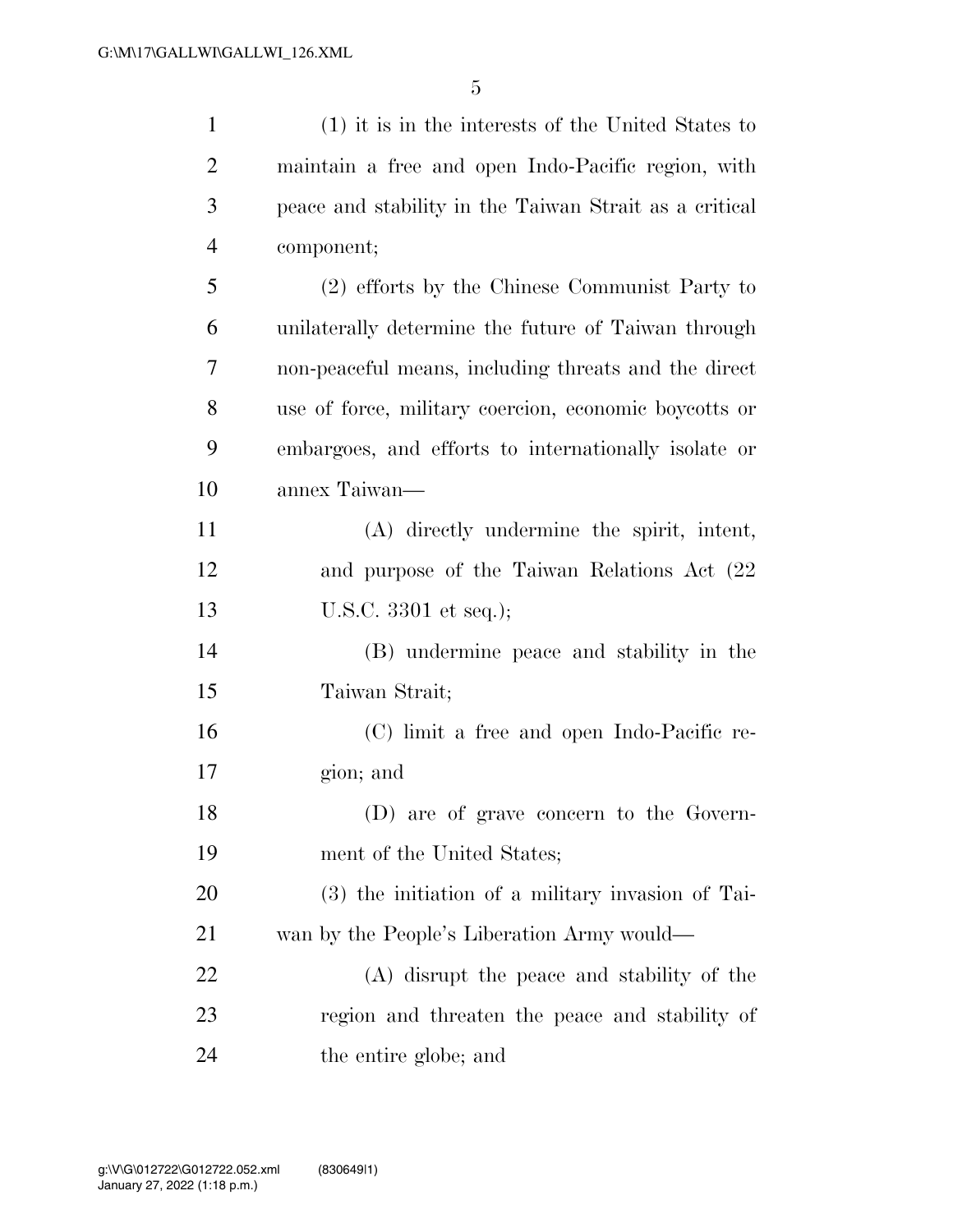(B) undermine core the political, security, and economic interests of the United States; and

 (4) as an important deterrent measure against a military invasion of Taiwan, the Chinese Com- munist Party must understand that initiating such an invasion will result in catastrophic economic and financial consequences for the People's Republic of China.

#### **SEC. 30704. STATEMENT OF POLICY.**

 The policy of the Government of the United States on Taiwan is guided by the Taiwan Relations Act (22 U.S.C. 3301 et seq.), the United States-People's Republic 14 of China joint communiqués concluded in 1972, 1978, and 1982, and the Six Assurances that President Ronald Reagan communicated to Taiwan in 1982, but in the event of the initiation of a military invasion of Taiwan by the People's Liberation Army, it is the policy of the United States—

 (1) to use and deploy all economic, commercial, and financial instruments and levers of power, in-cluding—

 (A) the imposition of sanctions with re- spect to members of the Chinese Communist Party and financial institutions;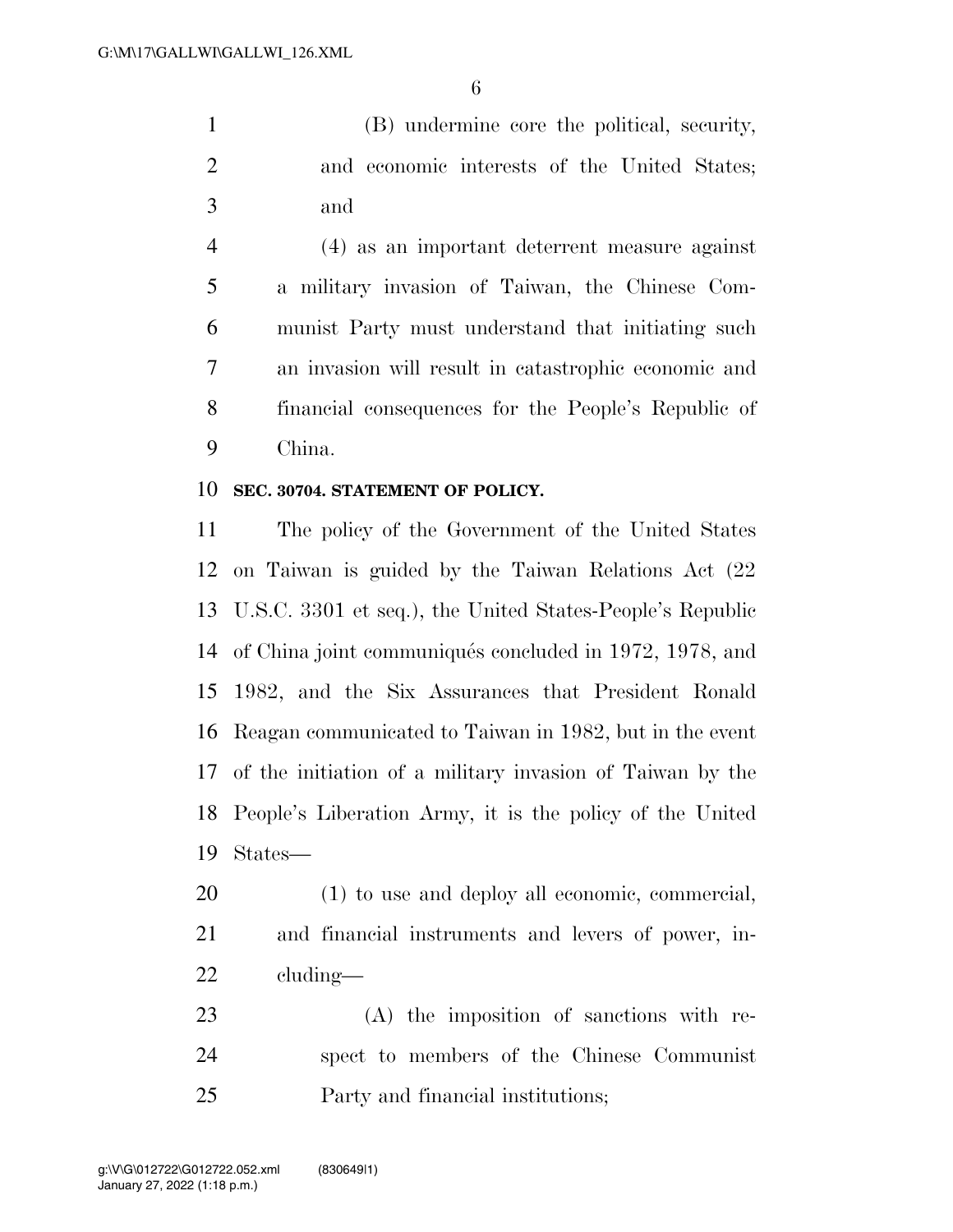| $\mathbf{1}$   | (B) prohibiting the listing or trading of the        |
|----------------|------------------------------------------------------|
| $\overline{2}$ | securities of Chinese entities on United States      |
| 3              | securities exchanges;                                |
| $\overline{4}$ | (C) prohibiting investments by United                |
| 5              | States financial institutions in economic sectors    |
| 6              | of the People's Republic of China; and               |
| 7              | (D) prohibiting the importation of certain           |
| 8              | goods mined, produced, or manufactured in the        |
| 9              | People's Republic of China into the United           |
| 10             | States; and                                          |
| 11             | (2) to work in close coordination with allies and    |
| 12             | partners of the United States to encourage those al- |
| 13             | lies and partners to undertake similar economic,     |
| 14             | commercial, and financial actions against the Chi-   |
| 15             | nese Communist Party.                                |
| 16             | SEC. 30705. DEFINITIONS.                             |
| 17             | In this title:                                       |
| 18             | (1) ACCOUNT; CORRESPONDENT ACCOUNT; PAY-             |
| 19             | ABLE-THROUGH ACCOUNT.—The terms "account",           |
| 20             | "correspondent account", and "payable-through ac-    |
| 21             | count" have the meanings given those terms in sec-   |
| 22             | tion 5318A of title 31, United States Code.          |
| 23             | (2) ADMISSION; ADMITTED; ALIEN.—The terms            |
| 24             | "admission", "admitted", and "alien"<br>the<br>have  |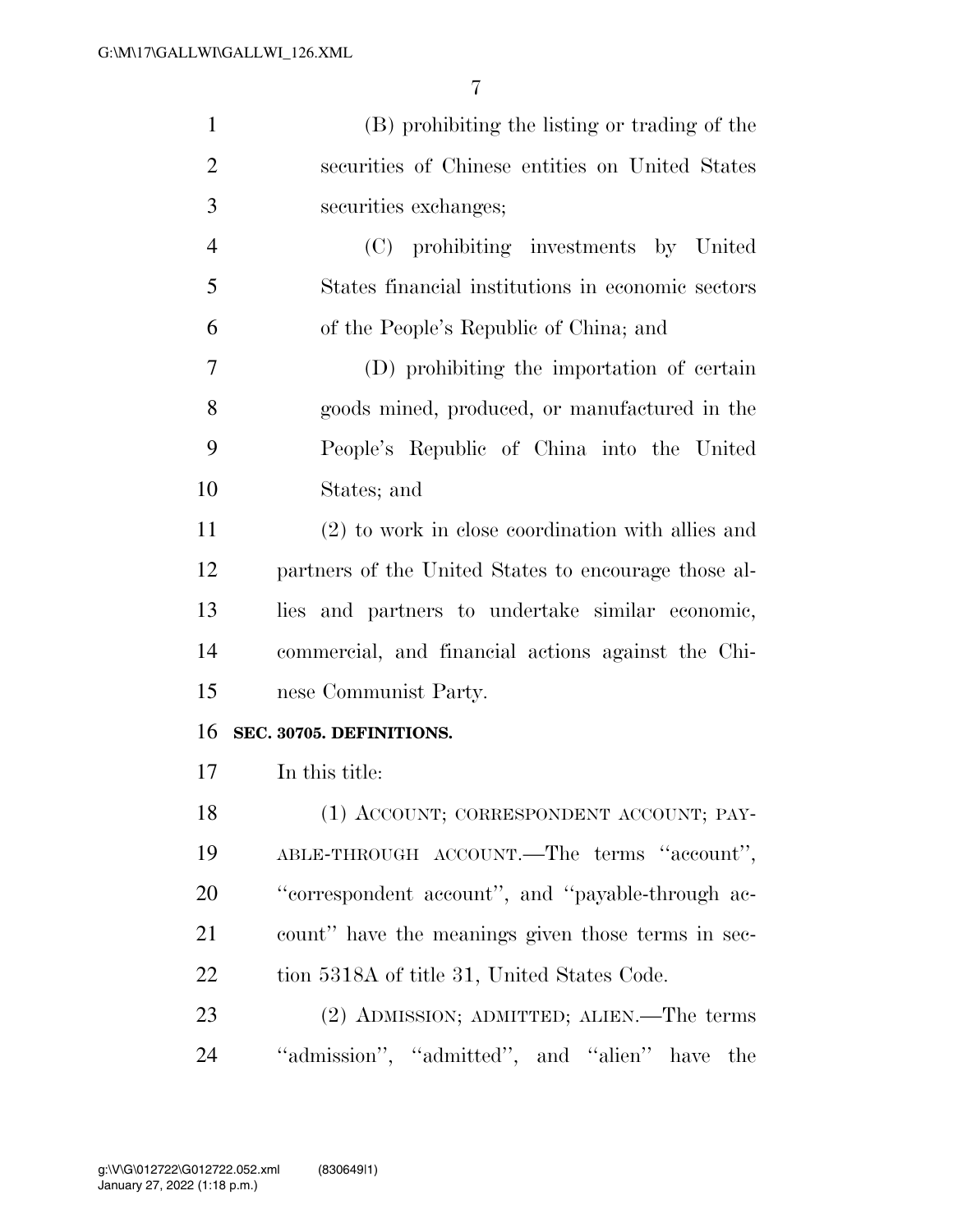| $\mathbf{1}$   | meanings given those terms in section 101 of the                    |
|----------------|---------------------------------------------------------------------|
| $\overline{2}$ | Immigration and Nationality Act (8 U.S.C. 1101).                    |
| 3              | (3) APPROPRIATE CONGRESSIONAL COMMIT-                               |
| $\overline{4}$ | TEES.—The term "appropriate congressional com-                      |
| 5              | mittees" means—                                                     |
| 6              | (A) the Committee on Foreign Relations,                             |
| 7              | the Committee on Armed Services, and the                            |
| 8              | Committee on Banking, Housing, and Urban                            |
| 9              | Affairs of the Senate; and                                          |
| 10             | (B) the Committee on Foreign Affairs, the                           |
| 11             | Committee on Armed Services, and the Com-                           |
| 12             | mittee on Financial Services of the House of                        |
| 13             | Representatives.                                                    |
| 14             | (4) COVERED DETERMINATION.—The<br>term                              |
| 15             | "covered determination" has the meaning given that                  |
| 16             | term in section $30706(a)$ .                                        |
| 17             | (5) FINANCIAL INSTITUTION.—The term "fi-                            |
| 18             | nancial institution" means a financial institution                  |
| 19             | specified in subparagraph $(A)$ , $(B)$ , $(C)$ , $(D)$ , $(E)$ ,   |
| 20             | $(F)$ , $(G)$ , $(H)$ , $(I)$ , $(J)$ , $(M)$ , or $(Y)$ of section |
| 21             | $5312(a)(2)$ of title 31, United States Code.                       |
| 22             | (6) FOREIGN FINANCIAL INSTITUTION.—The                              |
| 23             | term "foreign financial institution" has the meaning                |
| 24             | given that term in regulations prescribed by the Sec-               |
| 25             | retary of the Treasury.                                             |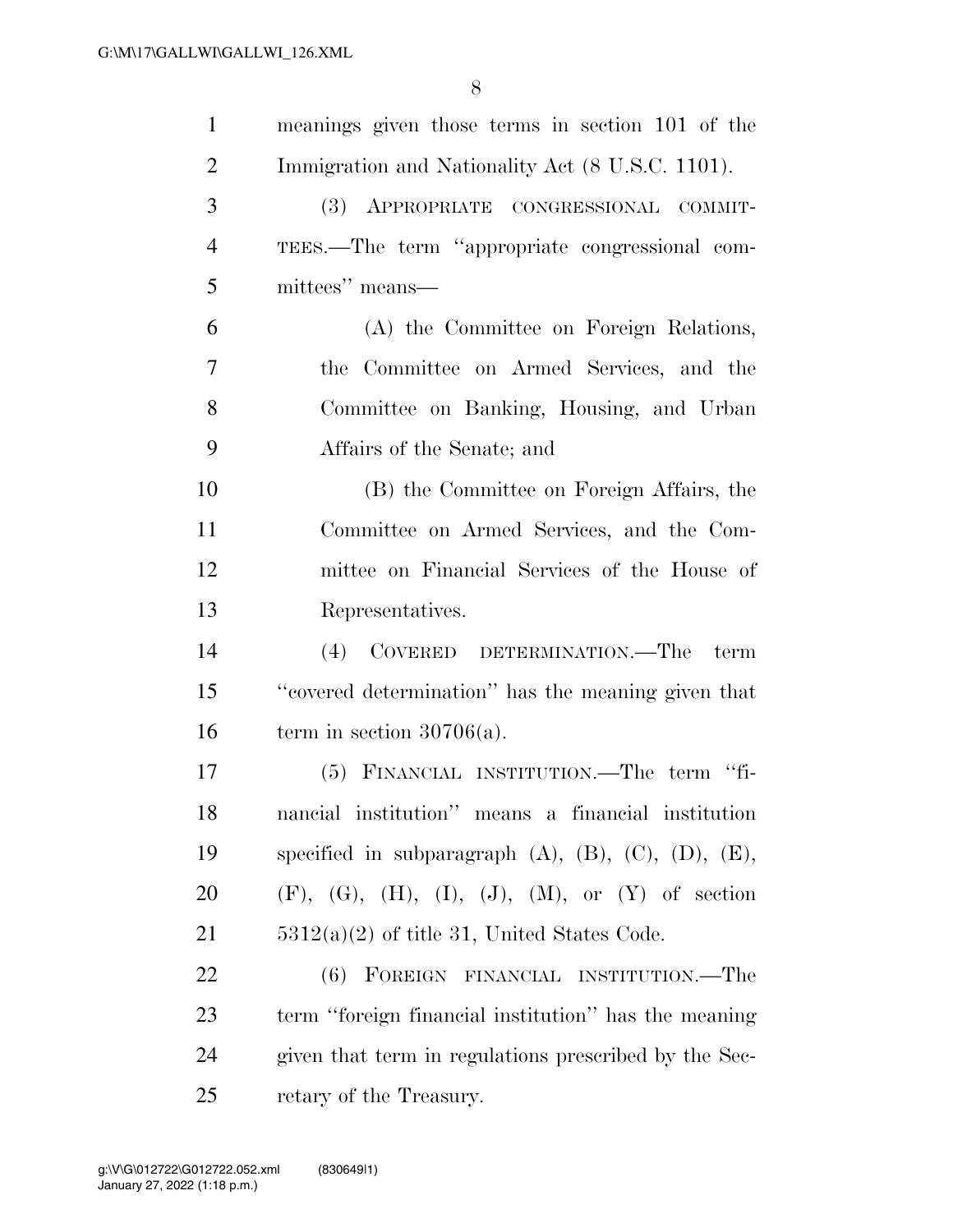| $\mathbf{1}$   | (7) FOREIGN PERSON.—The term "foreign per-       |
|----------------|--------------------------------------------------|
| $\overline{2}$ | son" means an individual or entity that is not a |
| 3              | United States person.                            |
| $\overline{4}$ | (8) KNOWINGLY.—The term "knowingly" with         |
| 5              | respect to conduct, a circumstance, or a result, |
| 6              | means that a person had actual knowledge, or     |
| 7              | should have known, of the conduct, the cir-      |
| 8              | cumstance, or the result.                        |
| 9              | (9) MILITARY INVASION.—The term "military        |
| 10             | invasion" includes—                              |
| 11             | (A) an amphibious landing or assault;            |
| 12             | (B) an airborne operation or air assault;        |
| 13             | (C) an aerial bombardment or blockade;           |
| 14             | (D) missile attacks, including rockets, bal-     |
| 15             | listic missiles, cruise missiles, and hypersonic |
| 16             | missiles; and                                    |
| 17             | (E) a naval bombardment or blockade.             |
| 18             | (10) UNITED STATES PERSON.—The term              |
| 19             | "United States person" means—                    |
| 20             | (A) a United States citizen or an alien law-     |
| 21             | fully admitted for permanent residence to the    |
| 22             | United States; or                                |
| 23             | (B) an entity organized under the laws of        |
| 24             | the United States or any jurisdiction within the |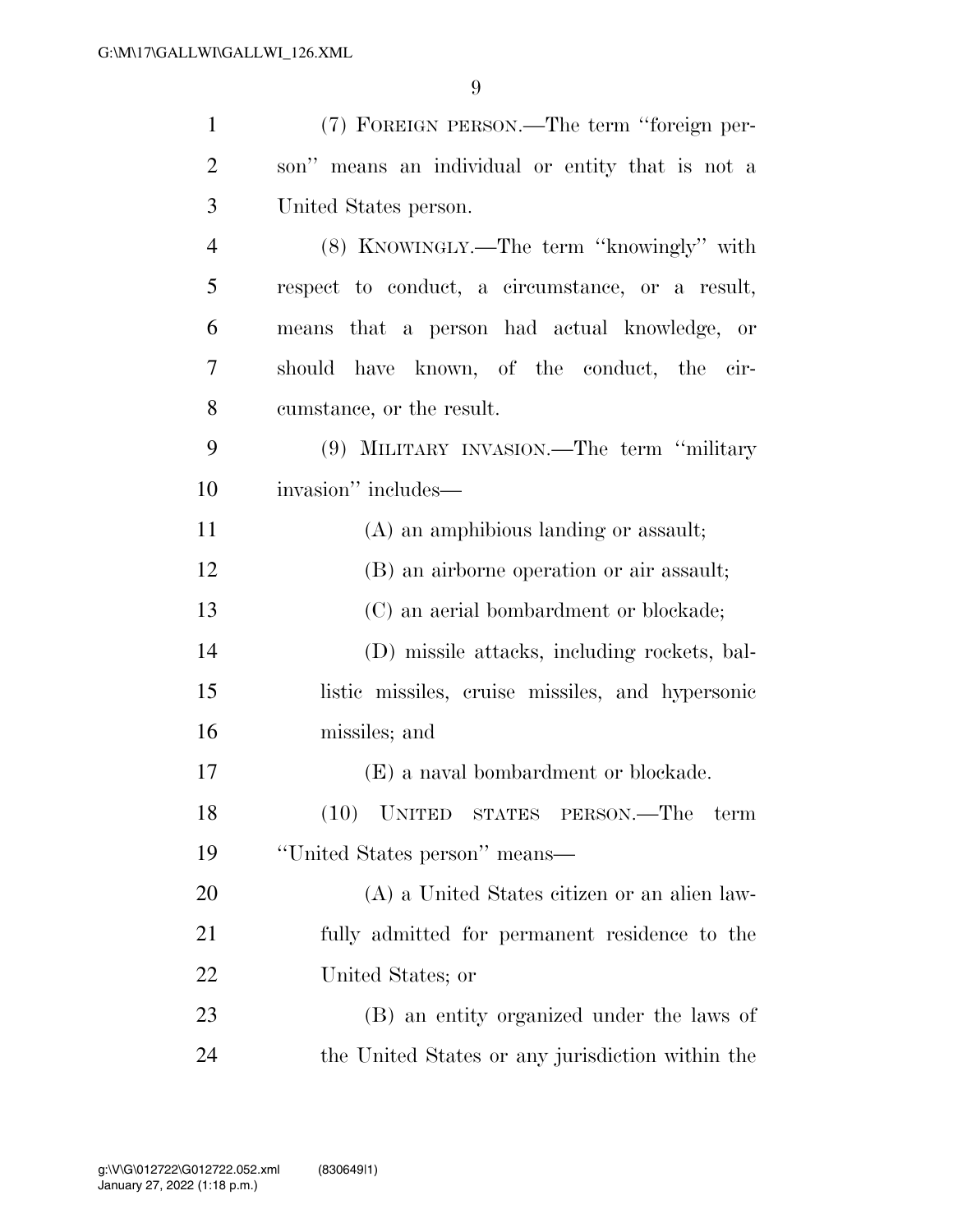| $\mathbf{1}$   | United States, including a foreign branch of           |
|----------------|--------------------------------------------------------|
| $\overline{2}$ | such an entity.                                        |
| 3              | SEC. 30706. DETERMINATION OF THE INITIATION OF A       |
| $\overline{4}$ | MILITARY INVASION BY THE PEOPLE'S LIB-                 |
| 5              | <b>ERATION ARMY OR ITS PROXIES.</b>                    |
| 6              | (a) COVERED DETERMINATION DEFINED.—In this             |
| 7              | title, the term "covered determination" means—         |
| 8              | (1) a determination by the President, not later        |
| 9              | than 24 hours after a military invasion of Taiwan by   |
| 10             | the People's Liberation Army or any of its proxies,    |
| 11             | that such an invasion has occurred; or                 |
| 12             | $(2)$ the enactment of a joint resolution pursuant     |
| 13             | to subsection (b).                                     |
| 14             | (b) DETERMINATION BY JOINT RESOLUTION.                 |
| 15             | (1) COVERED JOINT RESOLUTION DEFINED.                  |
| 16             | In this subsection, the term "covered joint resolu-    |
| 17             | tion" means only a joint resolution of either House    |
| 18             | of Congress the sole matter after the resolving        |
| 19             | clause of which is as follows: "That Congress deter-   |
| 20             | mines that the People's Liberation Army or one of      |
| 21             | its proxies initiated a military invasion of Taiwan on |
| 22             |                                                        |
| 23             | appropriate date.                                      |
| 24             | (2) INTRODUCTION.—A covered joint resolution           |
| 25             | may be introduced—                                     |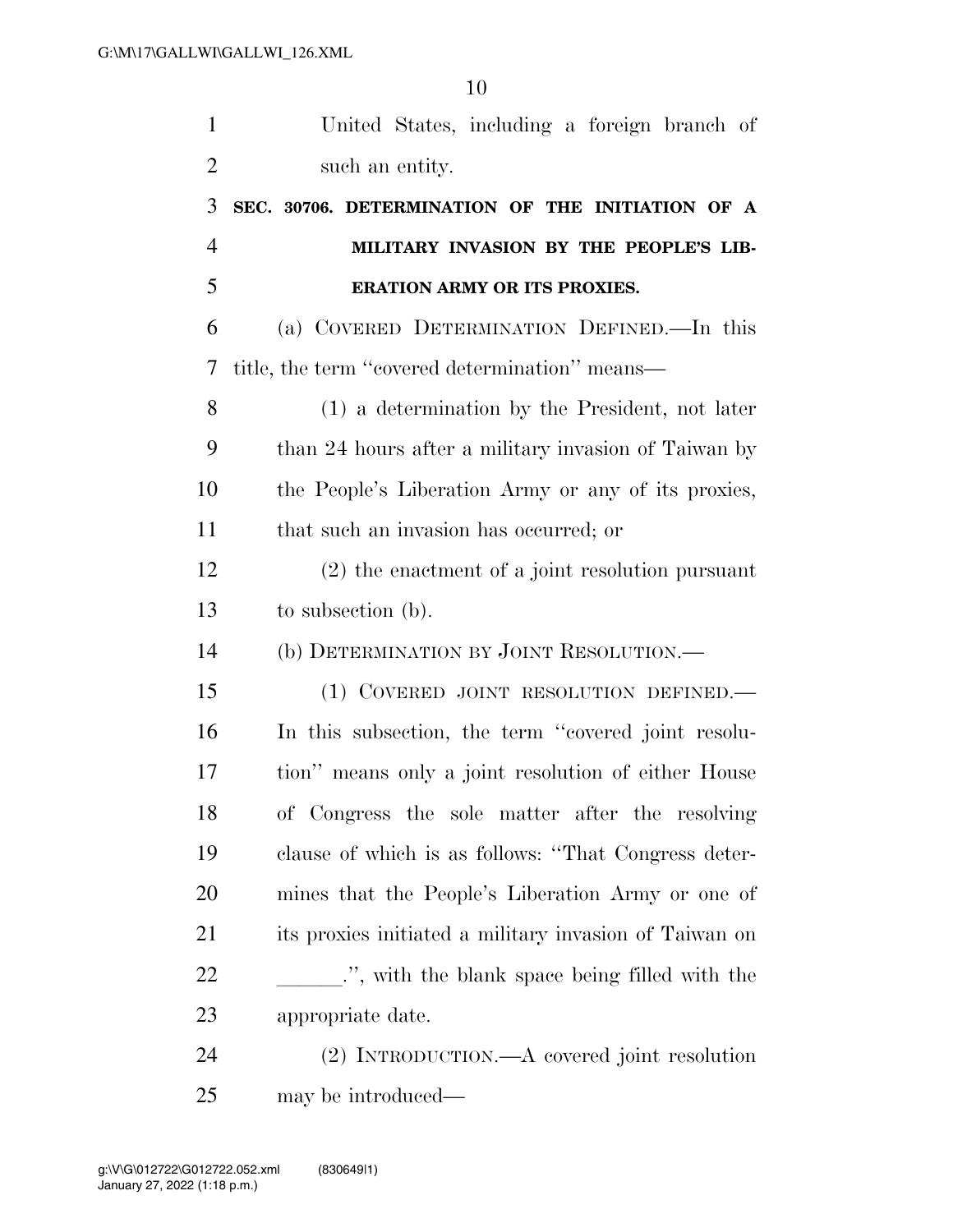| $\mathbf{1}$   | $(A)$ in the House of Representatives, by          |
|----------------|----------------------------------------------------|
| $\overline{2}$ | the majority leader (or the majority leader's      |
| 3              | designee) or the minority leader (or the minor-    |
| $\overline{4}$ | ity leader's designee); and                        |
| 5              | (B) in the Senate, by the majority leader          |
| 6              | (or the majority leader's designee) or the mi-     |
| $\overline{7}$ | nority leader (or the minority leader's des-       |
| 8              | ignee).                                            |
| 9              | (3) FLOOR CONSIDERATION IN HOUSE OF REP-           |
| 10             | RESENTATIVES.                                      |
| 11             | (A) DISCHARGE FROM COMMITTEE.—If a                 |
| 12             | committee of the House of Representatives to       |
| 13             | which a covered joint resolution has been re-      |
| 14             | ferred has not reported the joint resolution       |
| 15             | within 2 calendar days after the date of referral  |
| 16             | of the joint resolution, the committee shall be    |
| 17             | discharged from further consideration of the       |
| 18             | joint resolution and the joint resolution shall be |
| 19             | placed on the appropriate calendar.                |
| 20             | (B) MOVING TO CONSIDERATION.—At any                |
| 21             | time after a covered joint resolution has been     |
| 22             | placed on the appropriate calendar, it is in       |
| 23             | order for the sponsor of the joint resolution (or  |
| 24             | a designee) to move for the consideration of       |
| 25             | that joint resolution.                             |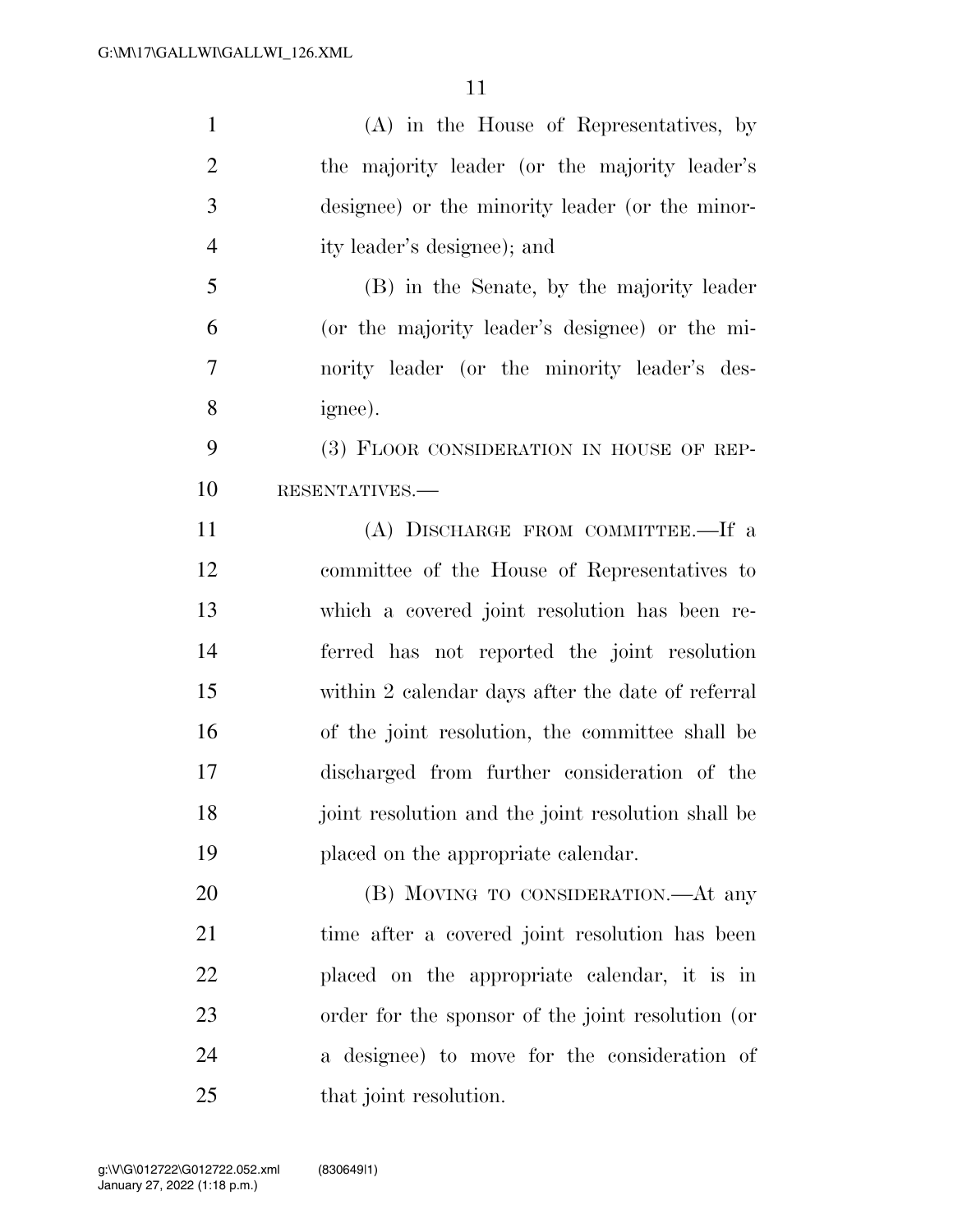| $\mathbf{1}$   | (C) POINTS OF ORDER; MOTIONS.—All                 |
|----------------|---------------------------------------------------|
| $\overline{2}$ | points of order against the covered joint resolu- |
| 3              | tion and its consideration are waived. If the mo- |
| $\overline{4}$ | tion under subparagraph (B) is agreed to, the     |
| 5              | joint resolution shall remain the unfinished      |
| 6              | business of the House until disposed of, except   |
| $\overline{7}$ | as provided in paragraph (5).                     |
| 8              | (D) NO AMENDMENTS.—A covered joint                |
| 9              | resolution shall not be subject to amendment in   |
| 10             | the House of Representatives.                     |
| 11             | (E) DEBATE.—General debate on a cov-              |
| 12             | ered joint resolution shall not exceed 4 hours,   |
| 13             | which shall be equally divided and controlled by  |
| 14             | the sponsor of the joint resolution (or a des-    |
| 15             | ignee) and an opponent.                           |
| 16             | (F) FINAL PASSAGE.—At the conclusion of           |
| 17             | debate, the previous question shall be consid-    |
| 18             | ered as ordered on the resolution, and the        |
| 19             | House of Representatives shall vote on final      |
| 20             | passage without intervening motion.               |
| 21             | (4) CONSIDERATION IN THE SENATE.-                 |
| 22             | (A) REPORTING AND DISCHARGE.—If the               |
| 23             | committee of the Senate to which a covered        |
| 24             | joint resolution was referred has not reported    |
| 25             | the joint resolution within 2 calendar days after |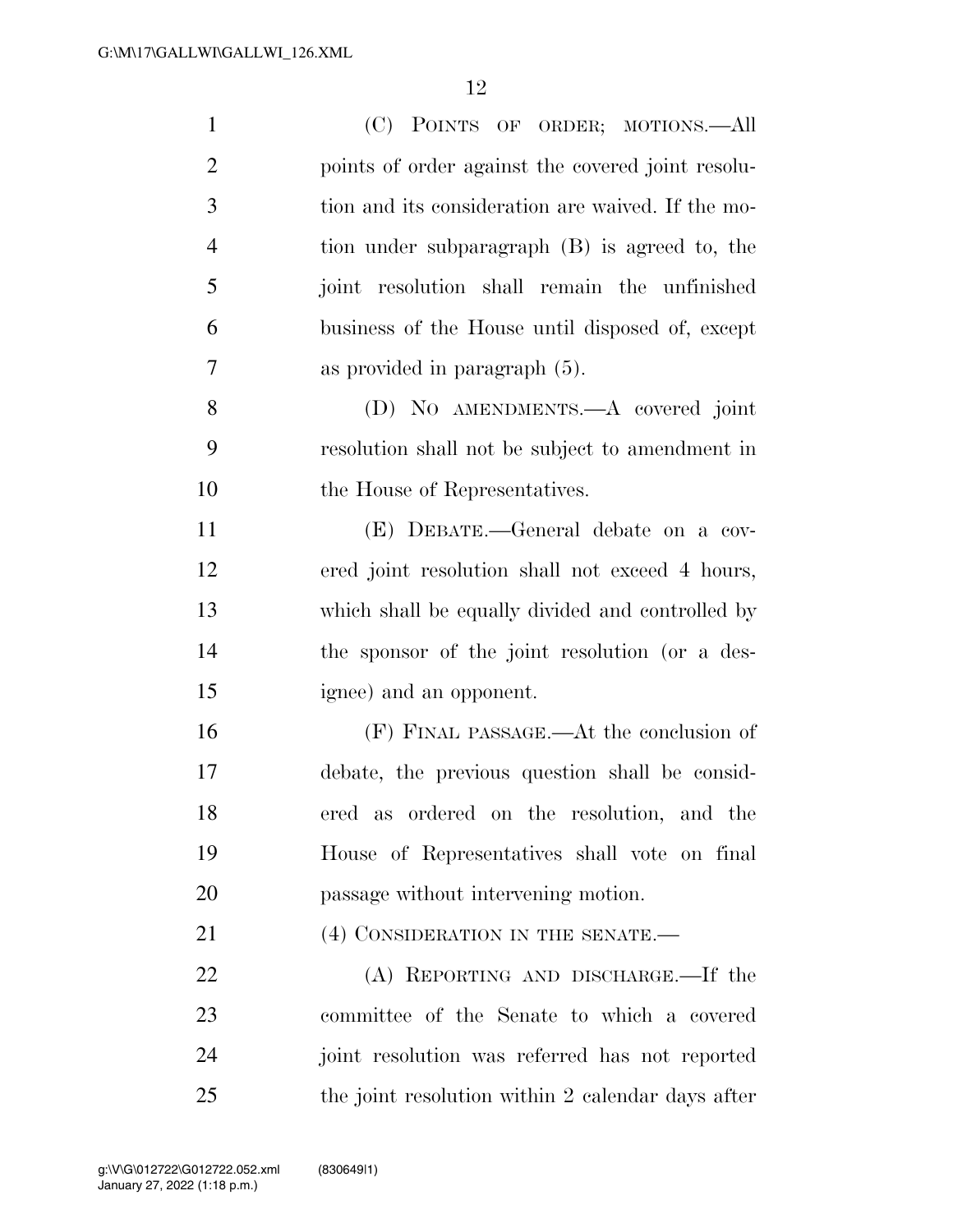the date of referral of the joint resolution, that committee shall be discharged from further con- sideration of the joint resolution and the joint resolution shall be placed on the appropriate calendar.

 (B) PROCEEDING TO CONSIDERATION.— Notwithstanding Rule XXII of the Standing Rules of the Senate, it is in order at any time after the committee of the Senate to which a covered joint resolution was referred reports the 11 joint resolution to the Senate or has been dis- charged from consideration of the joint resolu- tion (even though a previous motion to the same effect has been disagreed to) to move to proceed to the consideration of the joint resolu- tion, and all points of order against the joint resolution (and against consideration of the joint resolution) are waived. The motion to pro- ceed is not debatable. The motion is not subject to a motion to postpone.

21 (C) NO AMENDMENTS.—An amendment to a covered joint resolution, or a motion to post- pone, or a motion to proceed to the consider- ation of other business, or a motion to recom-mit a covered joint resolution, is not in order.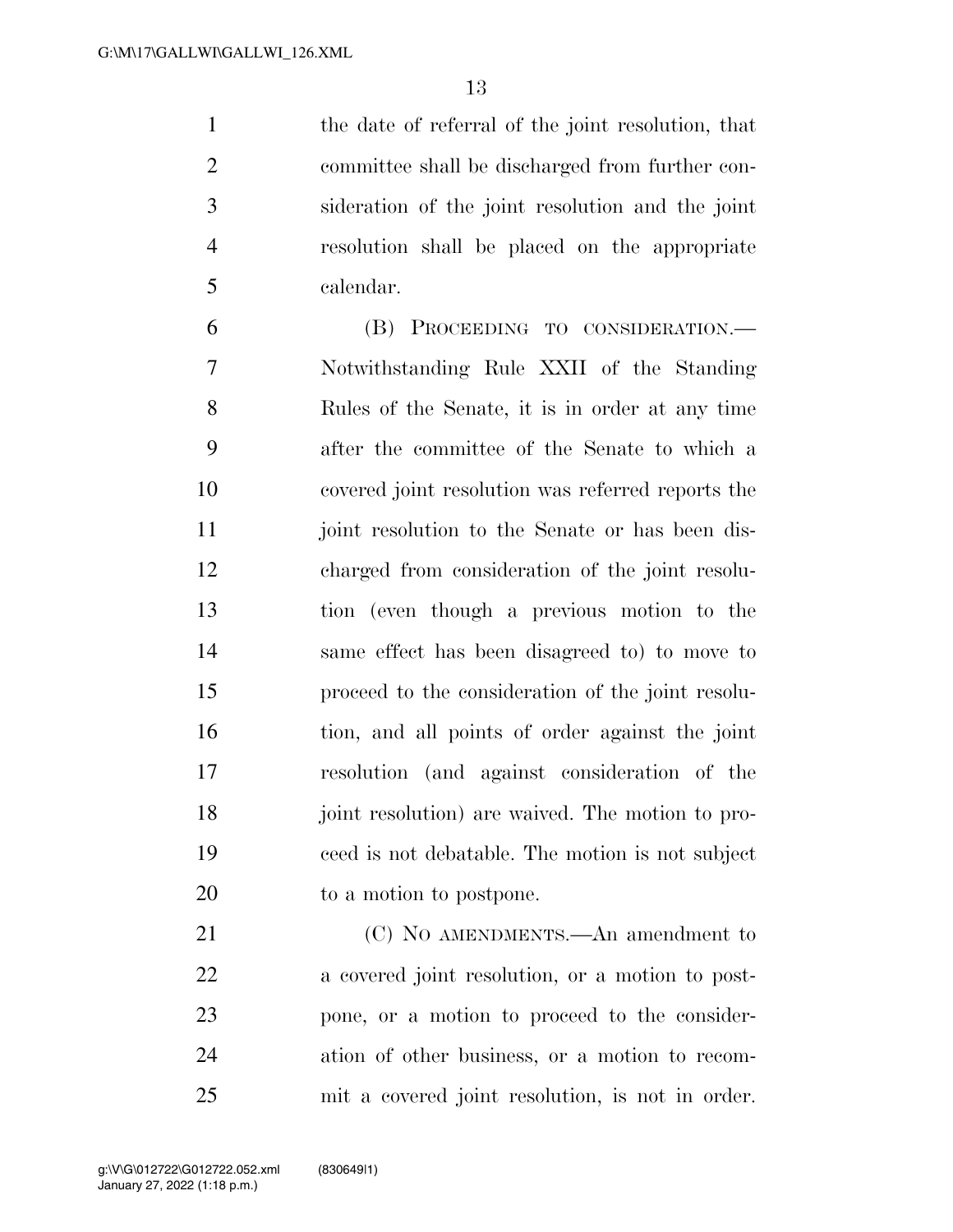| $\mathbf{1}$   | (D) CONSIDERATION.—                               |
|----------------|---------------------------------------------------|
| $\overline{2}$ | (i) LIMITATION ON DEBATE.—Consid-                 |
| 3              | eration in the Senate of a covered joint          |
| $\overline{4}$ | resolution shall be limited to not more than      |
| 5              | 10 hours, which shall be equally divided          |
| 6              | between, and controlled by, the majority          |
| 7              | leader and the minority leader, or by their       |
| 8              | designees.                                        |
| 9              | (ii) VOTE ON ADOPTION.—Whenever                   |
| 10             | all the time for debate on a covered joint        |
| 11             | resolution has been used or yielded back,         |
| 12             | the vote on the adoption of the resolution        |
| 13             | shall occur without any intervening motion        |
| 14             | amendment, except that a single<br><b>or</b>      |
| 15             | quorum call at the conclusion of the debate       |
| 16             | if requested in accordance with the Rules         |
| 17             | of the Senate may occur immediately be-           |
| 18             | fore such vote.                                   |
| 19             | (E) RULINGS OF THE CHAIR ON PROCE-                |
| <b>20</b>      | DURE.—Appeals from the decisions of the Chair     |
| 21             | relating to the application of the rules of the   |
| 22             | Senate, as the case may be, to the procedure re-  |
| 23             | lating to a covered joint resolution shall be de- |
| 24             | cided without debate.                             |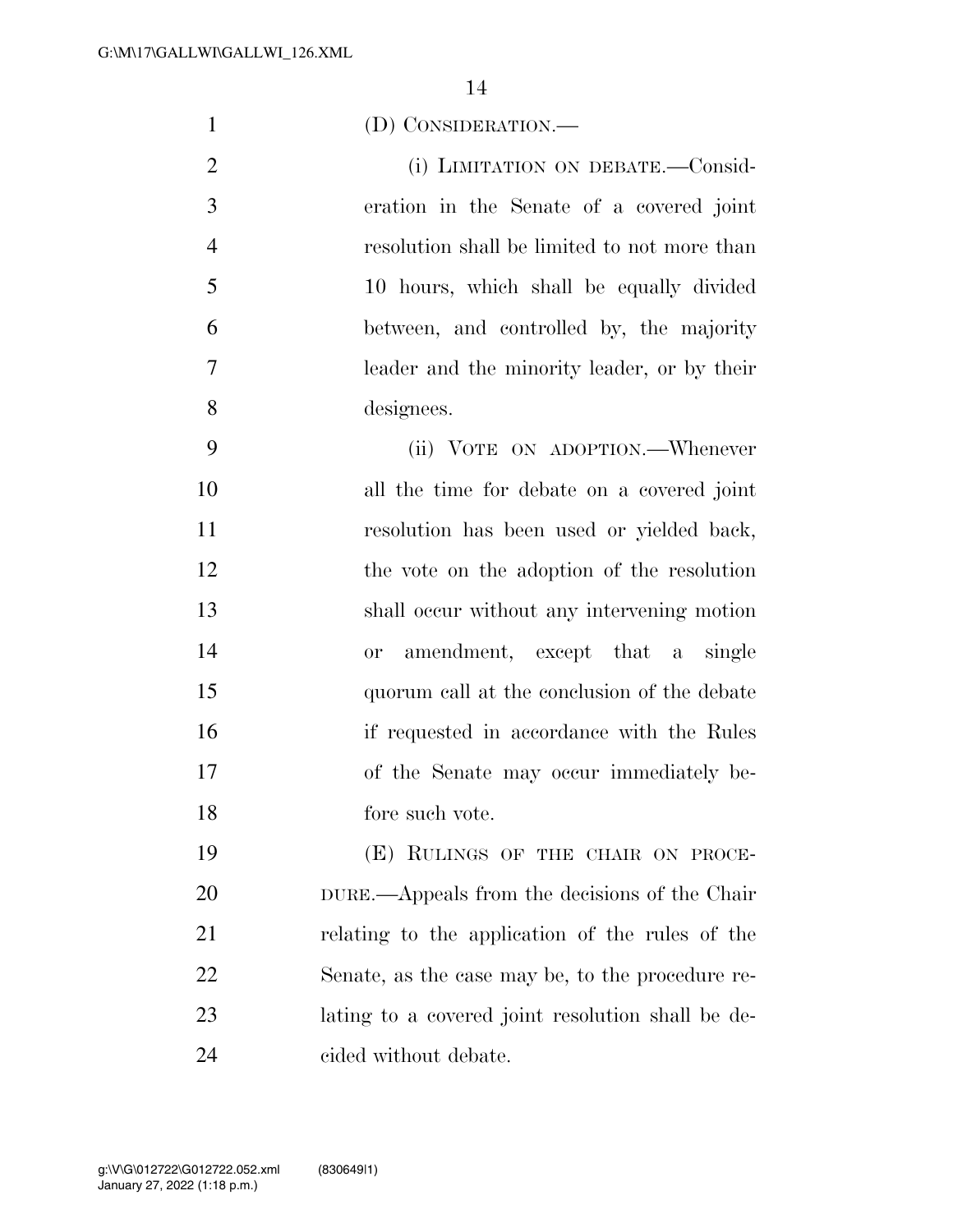| $\mathbf{1}$   | (F)<br>CONSIDERATION OF VETO<br>MES-              |
|----------------|---------------------------------------------------|
| $\overline{2}$ | sages.—Debate in the Senate of any veto mes-      |
| 3              | sage with respect to a covered joint resolution,  |
| $\overline{4}$ | including all debatable motions and appeals in    |
| 5              | connection with the joint resolution, shall be    |
| 6              | limited to 10 hours, to be equally divided be-    |
| 7              | tween, and controlled by, the majority leader     |
| 8              | and the minority leader or their designees.       |
| 9              | (5) RULES RELATING TO SENATE AND HOUSE            |
| 10             | OF REPRESENTATIVES.-                              |
| 11             | (A) TREATMENT OF SENATE JOINT RESO-               |
| 12             | LUTION IN HOUSE.—In the House of Rep-             |
| 13             | resentatives, the following procedures shall      |
| 14             | apply to a covered joint resolution received from |
| 15             | Senate (unless the House has already<br>the       |
| 16             | passed a joint resolution relating to the same    |
| 17             | proposed action):                                 |
| 18             | (i) The joint resolution shall be re-             |
| 19             | ferred to the appropriate committees.             |
| 20             | (ii) If a committee to which a joint              |
| 21             | resolution has been referred has not re-          |
| 22             | ported the joint resolution within 2 cal-         |
| 23             | endar days after the date of referral, that       |
| 24             | committee shall be discharged from further        |
| 25             | consideration of the joint resolution.            |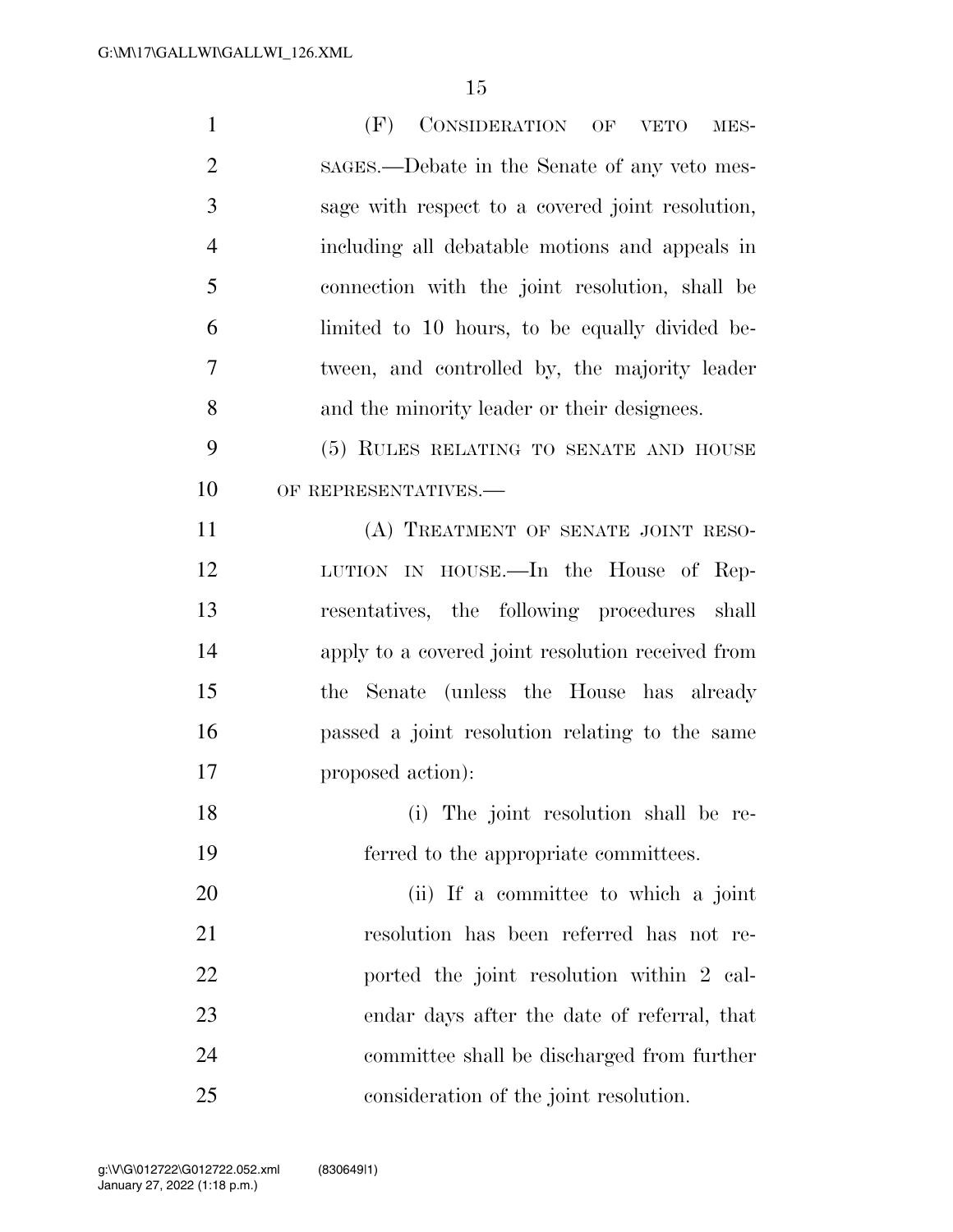| $\mathbf{1}$   | (iii) Beginning on the third legislative      |
|----------------|-----------------------------------------------|
| $\overline{2}$ | day after the committee to which a joint      |
| 3              | resolution has been referred reports the      |
| $\overline{4}$ | joint resolution to the House or has been     |
| 5              | discharged from further consideration         |
| 6              | thereof, it shall be in order to move to pro- |
| 7              | ceed to consider the joint resolution in the  |
| 8              | House. All points of order against the mo-    |
| 9              | tion are waived. Such a motion shall not be   |
| 10             | in order after the House has disposed of a    |
| 11             | motion to proceed on the joint resolution.    |
| 12             | The previous question shall be considered     |
| 13             | as ordered on the motion to its adoption      |
| 14             | without intervening motion. The motion        |
| 15             | shall not be debatable. A motion to recon-    |
| 16             | sider the vote by which the motion is dis-    |
| 17             | posed of shall not be in order.               |
| 18             | (iv) The joint resolution shall be con-       |
| 19             | sidered as read. All points of order against  |
| 20             | the joint resolution and against its consid-  |
| 21             | eration are waived. The previous question     |
| 22             | shall be considered as ordered on the joint   |
| 23             | resolution to final passage without inter-    |
| 24             | vening motion except 4 hours of debate        |
| 25             | equally divided and controlled by the spon-   |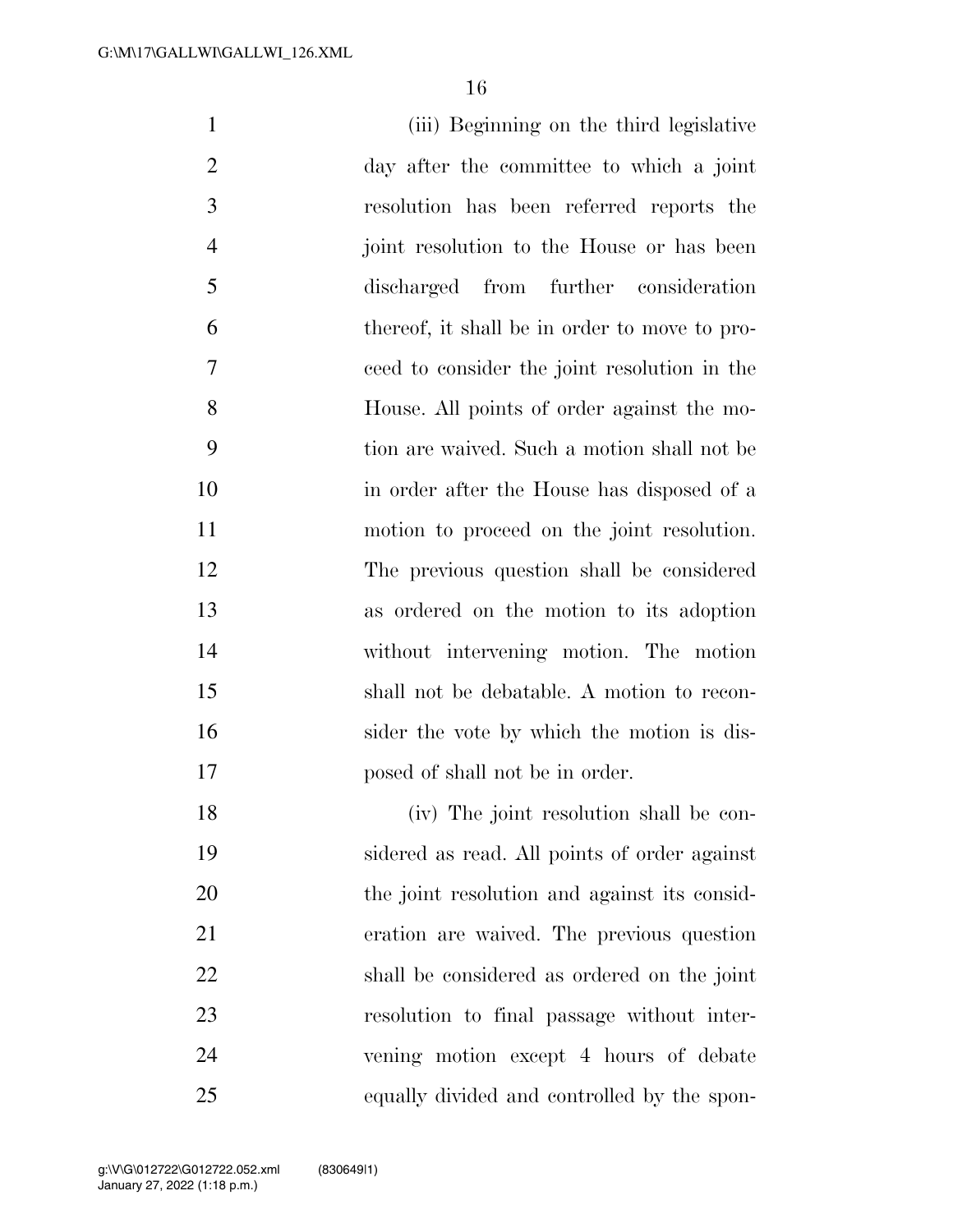| $\mathbf{1}$   | sor of the joint resolution (or a designee) |
|----------------|---------------------------------------------|
| $\overline{2}$ | and an opponent. A motion to reconsider     |
| 3              | the vote on passage of the joint resolution |
| $\overline{4}$ | shall not be in order.                      |
| 5              | (B) TREATMENT OF HOUSE JOINT RESO-          |
| 6              | LUTION IN SENATE.-                          |
| 7              | (i)<br>RECEIPT BEFORE PASSAGE.—If,          |
| 8              | before the passage by the Senate of a cov-  |
| 9              | ered joint resolution, the Senate receives  |
| 10             | identical joint resolution from the<br>an   |
| 11             | House of Representatives, the following     |
| 12             | procedures shall apply:                     |
| 13             | (I) That joint resolution shall not         |
| 14             | be referred to a committee.                 |
| 15             | (II) With respect to that joint             |
| 16             | resolution-                                 |
| 17             | (aa) the procedure in the                   |
| 18             | Senate shall be the same as if no           |
| 19             | joint resolution had been received          |
| 20             | from the House of Representa-               |
| 21             | tives; but                                  |
| 22             | (bb) the vote on passage                    |
| 23             | shall be on the joint resolution            |
| 24             | from the House of Representa-               |
| 25             | tives.                                      |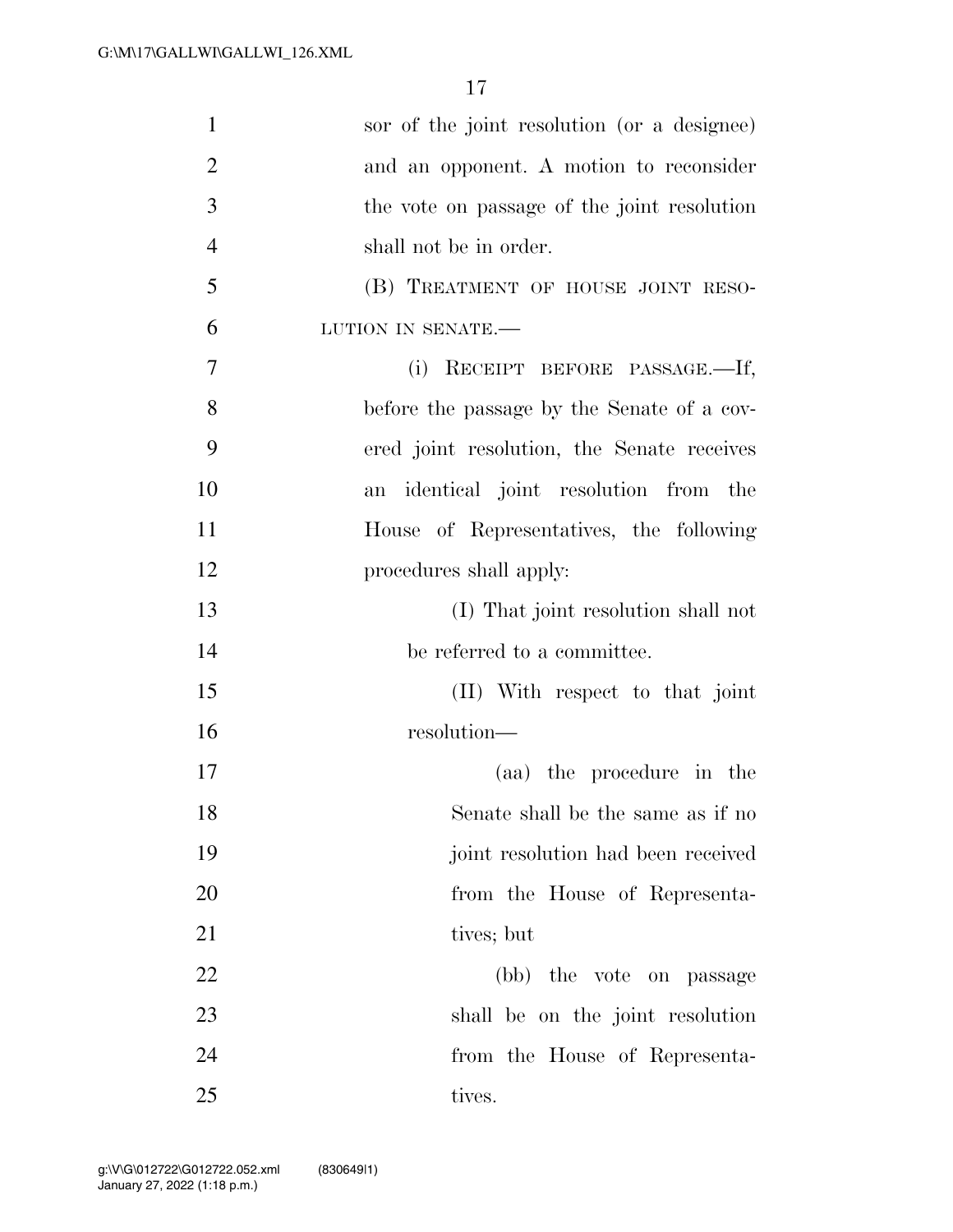| $\mathbf{1}$   | (ii) RECEIPT AFTER PASSAGE.-If,                   |  |
|----------------|---------------------------------------------------|--|
| $\overline{2}$ | following passage of a covered joint resolu-      |  |
| 3              | tion in the Senate, the Senate receives an        |  |
| $\overline{4}$ | identical joint resolution from the House of      |  |
| 5              | Representatives, that joint resolution shall      |  |
| 6              | be placed on the appropriate Senate cal-          |  |
| $\tau$         | endar.                                            |  |
| 8              | (iii) NO COMPANION MEASURE.—If a                  |  |
| 9              | covered joint resolution is received from         |  |
| 10             | the House, and no companion joint resolu-         |  |
| 11             | tion has been introduced in the Senate, the       |  |
| 12             | Senate procedures under this subsection           |  |
| 13             | shall apply to the House joint resolution.        |  |
| 14             | (C) APPLICATION TO REVENUE<br>MEAS-               |  |
| 15             | URES.—The provisions of this paragraph shall      |  |
| 16             | not apply in the House of Representatives to a    |  |
| 17             | covered joint resolution that is a revenue meas-  |  |
| 18             | ure.                                              |  |
| 19             | (6) RULES OF HOUSE OF REPRESENTATIVES             |  |
| 20             | AND SENATE.—This subsection is enacted by Con-    |  |
| 21             | $gress$ —                                         |  |
| 22             | $(A)$ as an exercise of the rule making power     |  |
| 23             | of the Senate and the House of Representa-        |  |
| 24             | tives, respectively, and as such is deemed a part |  |
| 25             | of the rules of each House, respectively, and su- |  |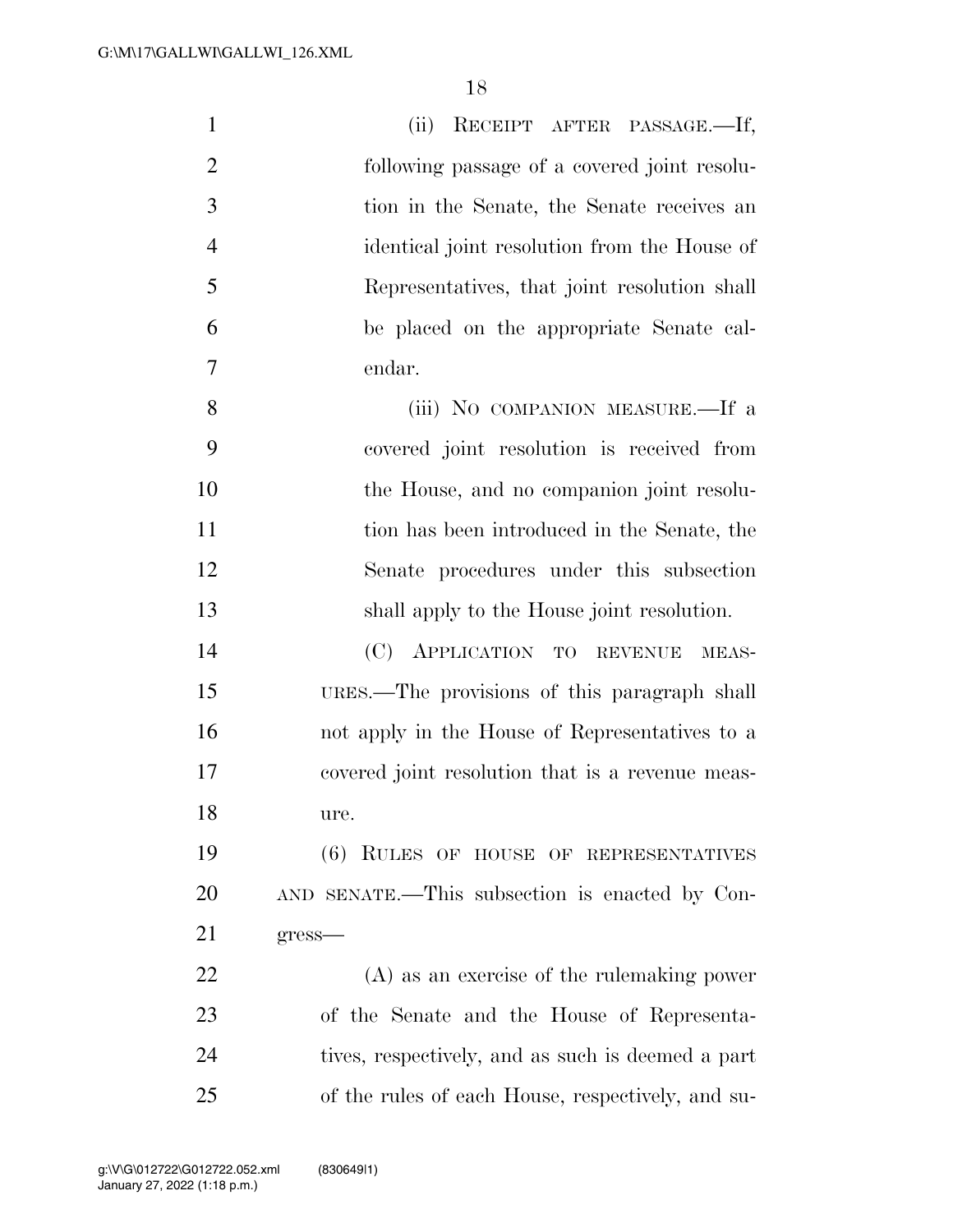| $\mathbf{1}$<br>persedes other rules only to the extent that it |                                                           |  |
|-----------------------------------------------------------------|-----------------------------------------------------------|--|
| $\overline{2}$                                                  | is inconsistent with such rules; and                      |  |
| 3                                                               | (B) with full recognition of the constitu-                |  |
| $\overline{4}$                                                  | tional right of either House to change the rules          |  |
| 5                                                               | (so far as relating to the procedure of that              |  |
| 6                                                               | House) at any time, in the same manner, and               |  |
| $\overline{7}$                                                  | to the same extent as in the case of any other            |  |
| 8                                                               | rule of that House.                                       |  |
| 9                                                               | SEC. 30707. IMPOSITION OF SANCTIONS WITH RESPECT TO       |  |
| 10                                                              | MEMBERS OF THE CHINESE COMMUNIST                          |  |
| 11                                                              | PARTY.                                                    |  |
| 12                                                              | (a) IMPOSITION OF SANCTIONS.—Not later than 3             |  |
| 13                                                              | days after a covered determination is made, the President |  |
| 14                                                              | shall—                                                    |  |
| 15                                                              | (1) impose the sanctions described in subsection          |  |
| 16                                                              | (b) with respect to any foreign person the President      |  |
| 17                                                              | determines is a member of the Chinese Communist           |  |
| 18                                                              | Party, including any branch of the armed forces or        |  |
| 19                                                              | intelligence agencies of the Chinese Communist            |  |
| 20                                                              | Party; and                                                |  |
| 21                                                              | (2) impose the sanctions described in subsection          |  |
| 22                                                              | $(e)$ with respect to-                                    |  |
| 23                                                              | (A) any foreign person identified under                   |  |
| 24                                                              |                                                           |  |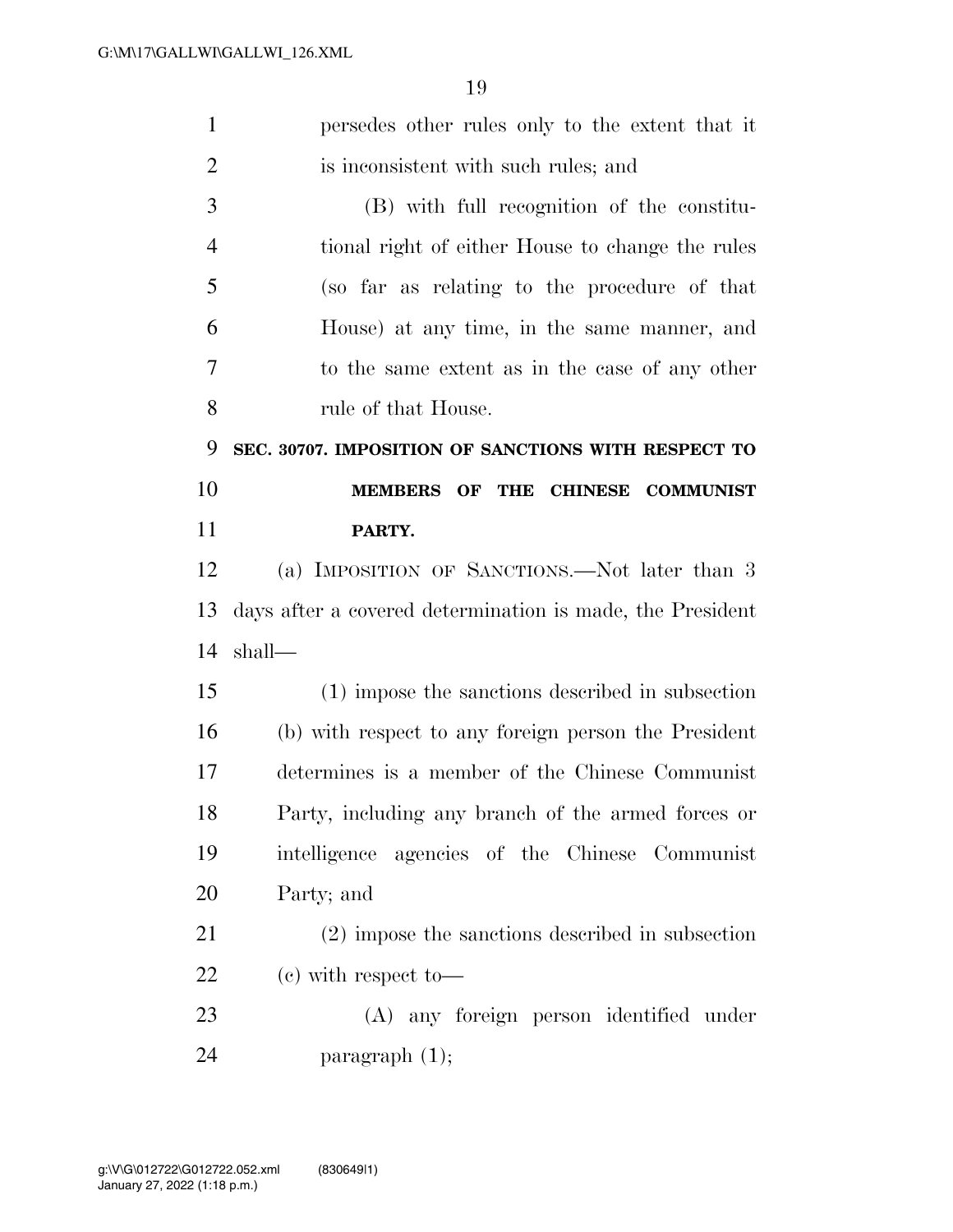| $\mathbf{1}$   | (B) any successor entity to that foreign              |
|----------------|-------------------------------------------------------|
| $\overline{2}$ | person; and                                           |
| 3              | (C) any foreign person that is a parent or            |
| $\overline{4}$ | subsidiary of that foreign person.                    |
| 5              | SANCTIONS DESCRIBED.—The sanctions<br>(b)<br>de-      |
| 6              | scribed in this subsection are the following:         |
| 7              | $(1)$ BLOCKING OF PROPERTY.—                          |
| 8              | (A) IN GENERAL.—The President shall ex-               |
| 9              | ercise all of the powers granted by the Inter-        |
| 10             | national Emergency Economic Powers Act (50            |
| 11             | U.S.C. 1701 et seq.) to block and prohibit all        |
| 12             | transactions in all property and interests in         |
| 13             | property of a foreign person described in sub-        |
| 14             | section $(a)(1)$ if such property and interests in    |
| 15             | property are in the United States, come within        |
| 16             | the United States, or are or come within the          |
| 17             | possession or control of a United States person.      |
| 18             | (B) INAPPLICABILITY OF NATIONAL EMER-                 |
| 19             | GENCY REQUIREMENT.—The requirements of                |
| 20             | section 202 of the International Emergency            |
| 21             | Economic Powers Act (50 U.S.C. 1701) shall            |
| 22             | not apply for purposes of this section.               |
| 23             | (2) INCLUSION ON ENTITY LIST.—The Presi-              |
| 24             | dent shall include a foreign person described in sub- |
| 25             | section $(a)(1)$ on the entity list maintained by the |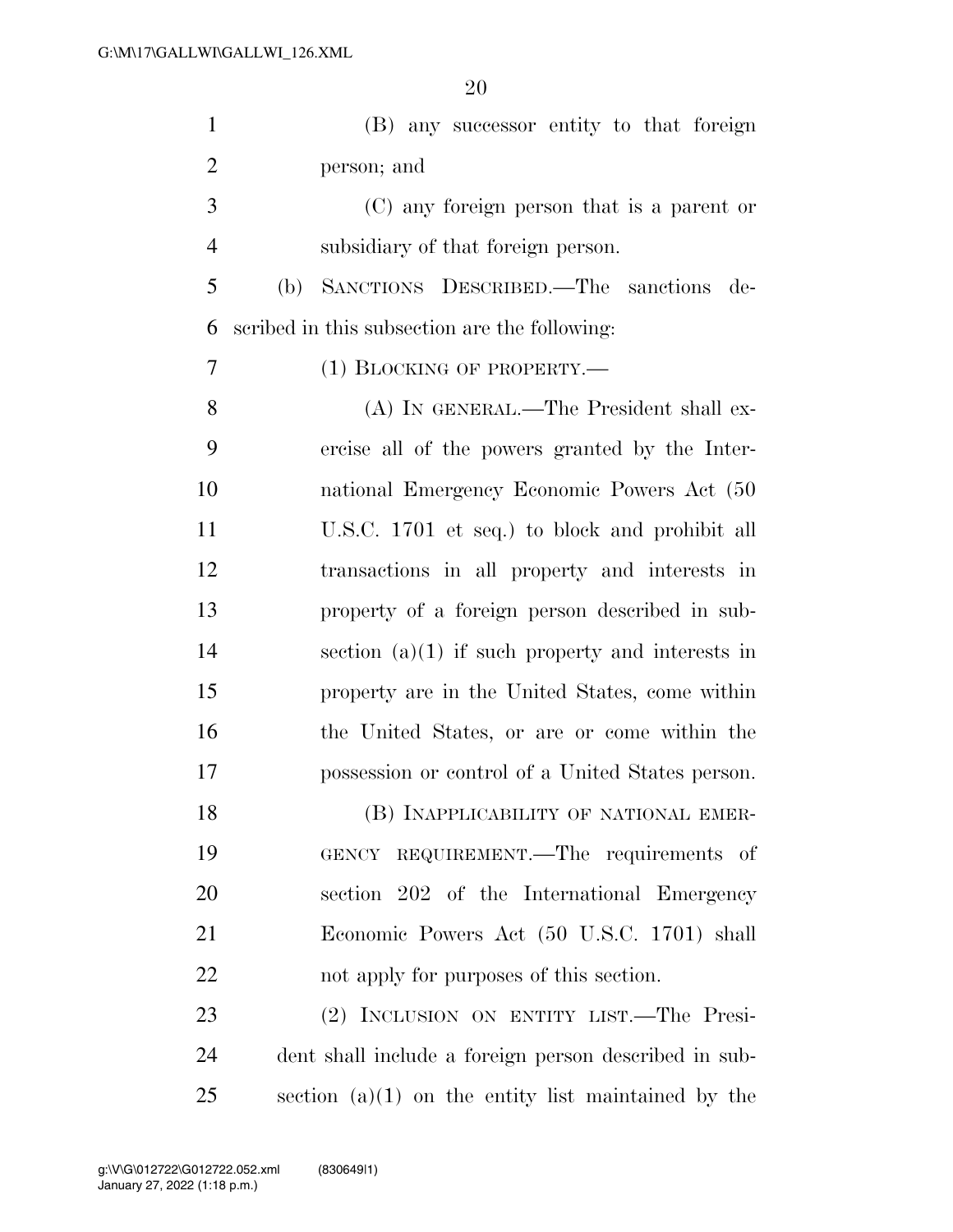Bureau of Industry and Security of the Department of Commerce and set forth in Supplement No. 4 to part 744 of title 15, Code of Federal Regulations, for activities contrary to the national security or for-eign policy interests of the United States.

 (3) BANKING TRANSACTIONS.—The President shall, pursuant to such regulations as the President may prescribe, prohibit any transfers of credit or payments between financial institutions or by, through or to any financial institution, to the extent that such transfers or payments are subject to the jurisdiction of the United States and involve any in- terest of a foreign person described in subsection 14  $(a)(1)$ .

 (c) INELIGIBILITY FOR VISAS, ADMISSION OR PA-ROLE.—

 (1) VISAS, ADMISSION OR PAROLE.—An alien described in subsection (a)(2) shall be—

 (A) inadmissible to the United States; (B) ineligible to receive a visa or other doc- umentation to enter the United States; and (C) otherwise ineligible to be admitted or paroled into the United States or to receive any other benefit under the Immigration and Na-25 tionality Act (8 U.S.C. 1101 et seq.).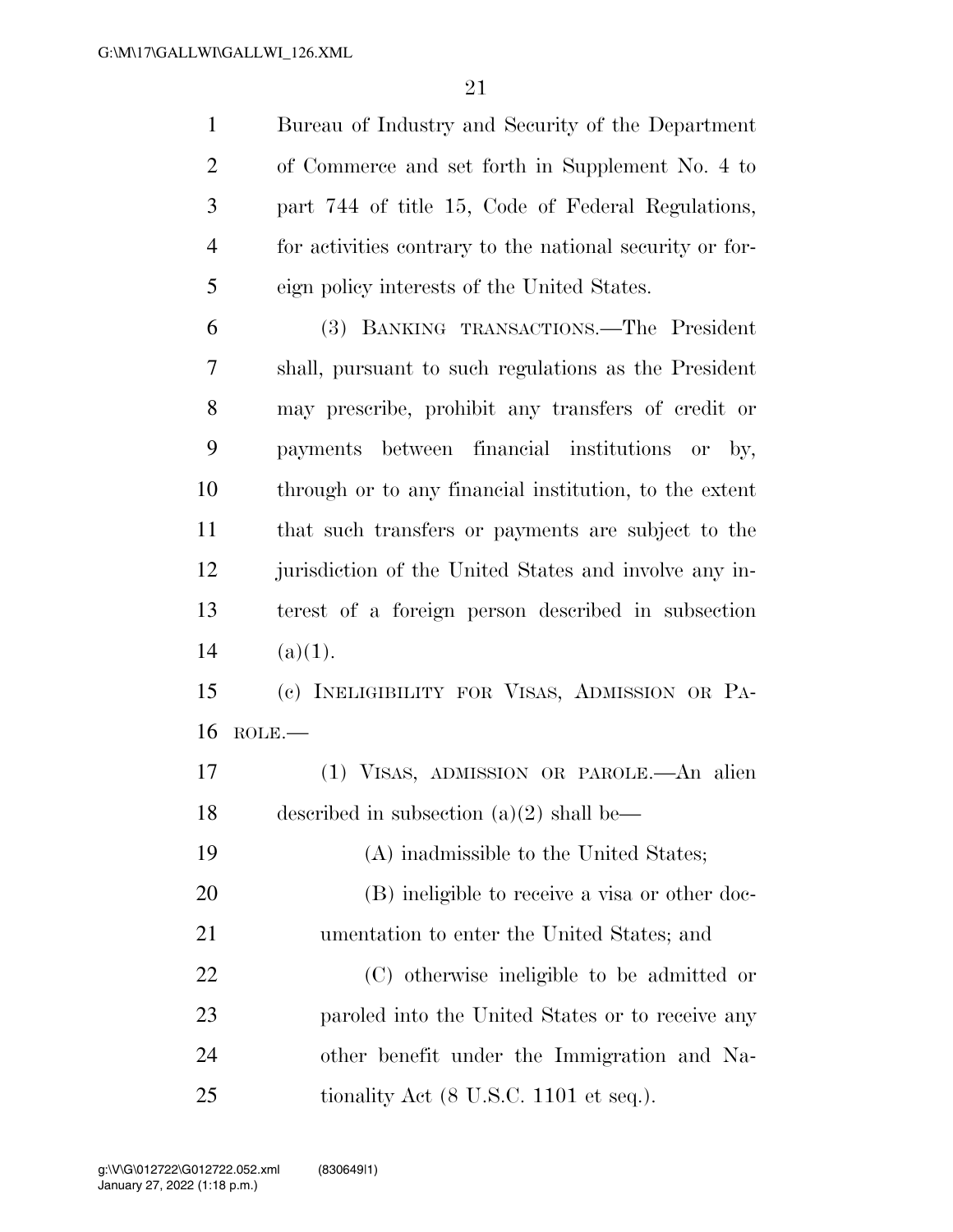| $\mathbf{1}$   | (2) CURRENT VISAS REVOKED.—                              |  |
|----------------|----------------------------------------------------------|--|
| $\overline{2}$ | $(A)$ In GENERAL.—The visa or other entry                |  |
| 3              | documentation of an alien described in sub-              |  |
| $\overline{4}$ | section $(a)(2)$ shall be revoked, regardless of         |  |
| 5              | when such visa or other entry documentation is           |  |
| 6              | or was issued.                                           |  |
| 7              | IMMEDIATE EFFECT.- A revocation<br>(B)                   |  |
| 8              | under subparagraph $(A)$ shall—                          |  |
| 9              | (i) take effect immediately; and                         |  |
| 10             | (ii) automatically cancel any other                      |  |
| 11             | valid visa or entry documentation that is in             |  |
| 12             | the alien's possession.                                  |  |
| 13             | (d) EXCEPTION FOR COMPLIANCE WITH INTER-                 |  |
| 14             | NATIONAL OBLIGATIONS AND LAW ENFORCEMENT AC-             |  |
| 15             | TIVITIES.—Sanctions under subsection (c) shall not apply |  |
| 16             | with respect to an alien if—                             |  |
| 17             | (1) admitting or paroling the alien into the             |  |
| 18             | United States is necessary—                              |  |
| 19             | (A) to permit the United States to comply                |  |
| 20             | with the Agreement regarding the Head-                   |  |
| 21             | quarters of the United Nations, signed at Lake           |  |
| 22             | Success on June 26, 1947, and entered into               |  |
| 23             | force November 21, 1947, between the United              |  |
| 24             | Nations and the United States, or other appli-           |  |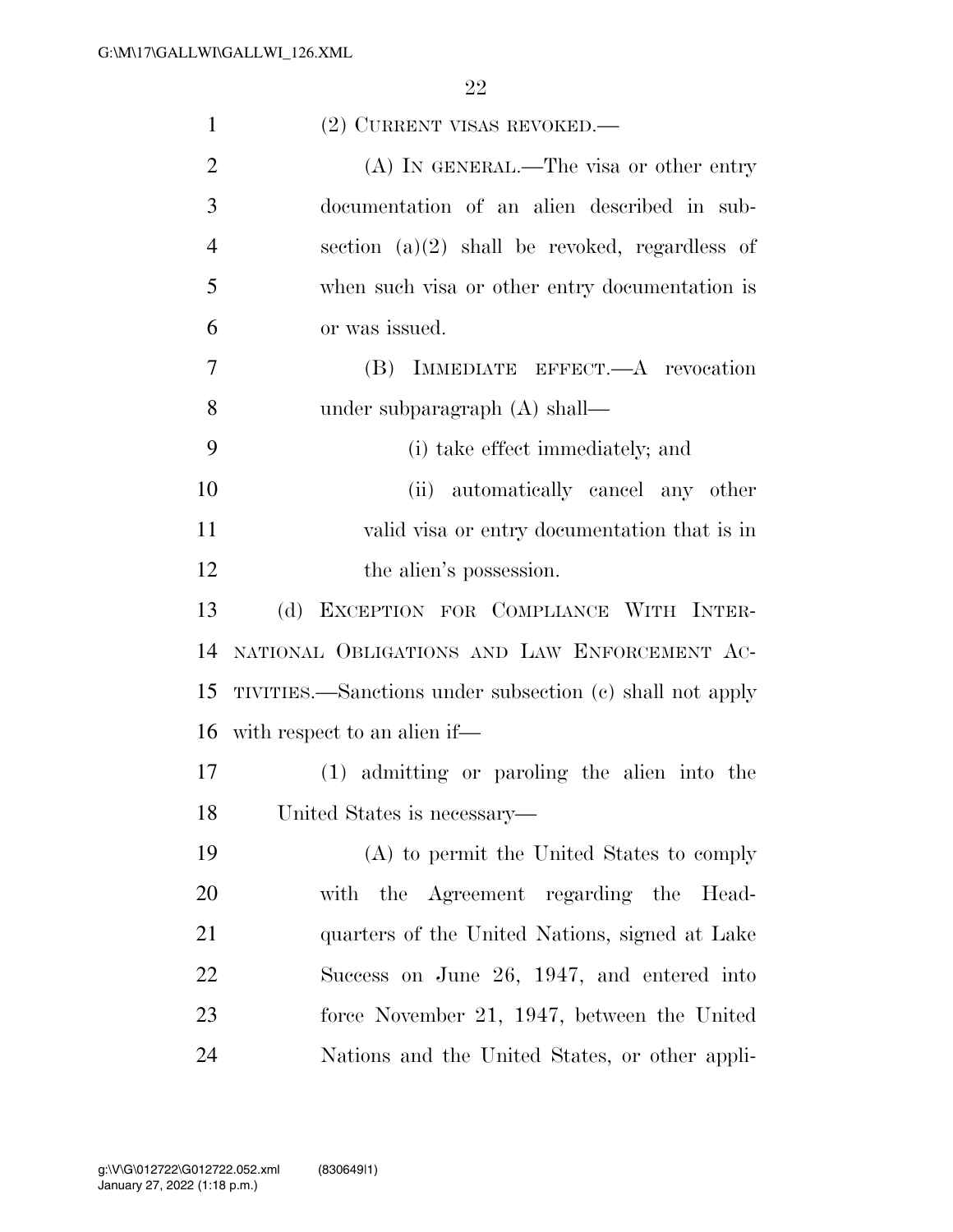| $\mathbf{1}$   | cable international obligations of the United                 |
|----------------|---------------------------------------------------------------|
| $\overline{2}$ | States; or                                                    |
| 3              | (B) to carry out or assist law enforcement                    |
| $\overline{4}$ | activity in the United States; or                             |
| 5              | $(2)$ the alien holds a valid, unexpired A-1, A-              |
| 6              | 2, C-2, G-1, or G-2 visa.                                     |
| 7              | SEC. 30708. IMPOSITION OF SANCTIONS WITH RESPECT TO           |
| 8              | FINANCIAL INSTITUTIONS AFFILIATED WITH                        |
| 9              | THE CHINESE COMMUNIST PARTY.                                  |
| 10             | (a) IN GENERAL.—Not later than 3 days after a cov-            |
| 11             | ered determination is made, the Secretary of the Treasury     |
| 12             | shall impose the sanctions described in subsection (c) with   |
| 13             | respect to a foreign financial institution described in sub-  |
| 14             | section (b).                                                  |
| 15             | FOREIGN FINANCIAL INSTITUTIONS<br>$DE-$<br>(b)                |
| 16             | SCRIBED.—A foreign financial institution is described in      |
| 17             | this subsection if the Chinese Communist Party has a ma-      |
| 18             | jority ownership interest in the financial institution or the |
| 19             | financial institution is otherwise affiliated with the Chi-   |
| 20             | nese Communist Party, including the following financial       |
| 21             | institutions and their subsidiaries and successor entities:   |
| 22             | (1) The People's Bank of China.                               |
| 23             | (2) The Industrial and Commercial Bank of                     |
| 24             | China.                                                        |
| 25             | (3) The China Construction Bank.                              |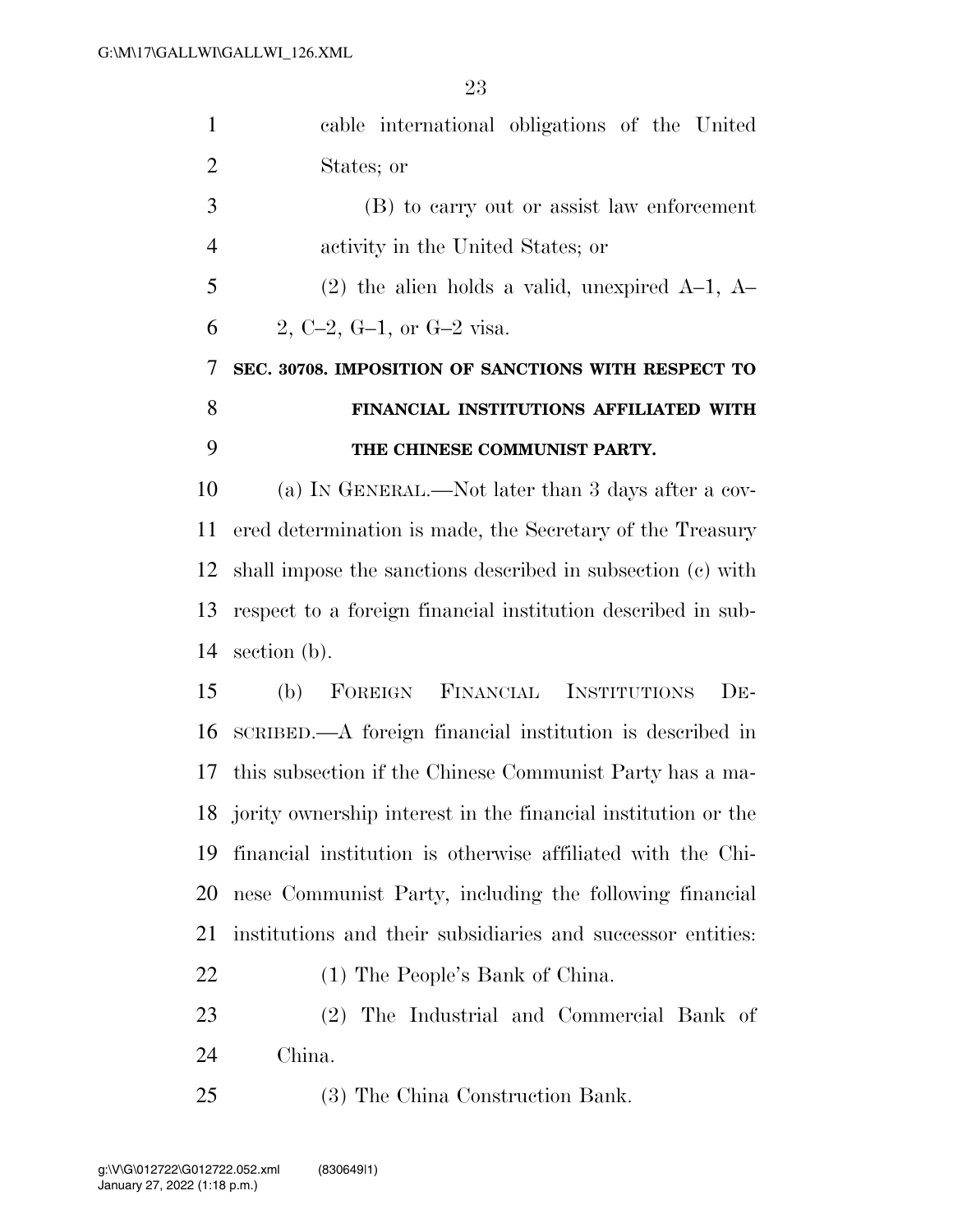| $\mathbf{1}$   | (4) The Bank of China.                            |  |
|----------------|---------------------------------------------------|--|
| $\overline{2}$ | (5) The Bank of Communications.                   |  |
| 3              | (6) The Agricultural Bank of China.               |  |
| $\overline{4}$ | (7) The China CITIC Bank.                         |  |
| 5              | SANCTIONS DESCRIBED.—The sanctions<br>(e)<br>de-  |  |
| 6              | scribed in this subsection are the following:     |  |
| 7              | $(1)$ BLOCKING OF PROPERTY.—                      |  |
| 8              | (A) IN GENERAL.—The President shall ex-           |  |
| 9              | ercise all of the powers granted to the President |  |
| 10             | under the International Emergency Economic        |  |
| 11             | Powers Act (50 U.S.C. 1701 et seq.) to the ex-    |  |
| 12             | tent necessary to block and prohibit all trans-   |  |
| 13             | actions in property and interests in property of  |  |
| 14             | a foreign financial institution subject to sub-   |  |
| 15             | section (a) if such property and interests in     |  |
| 16             | property are in the United States, come within    |  |
| 17             | the United States, or are or come within the      |  |
| 18             | possession or control of a United States person.  |  |
| 19             | (B) INAPPLICABILITY OF NATIONAL EMER-             |  |
| 20             | GENCY REQUIREMENT.—The requirements of            |  |
| 21             | section 202 of the International Emergency        |  |
| 22             | Economic Powers Act (50 U.S.C. 1701) shall        |  |
| 23             | not apply for purposes of this section.           |  |
| 24             | (2) RESTRICTIONS ON CORRESPONDENT AND             |  |
| 25             | PAYABLE-THROUGH ACCOUNTS.—The President           |  |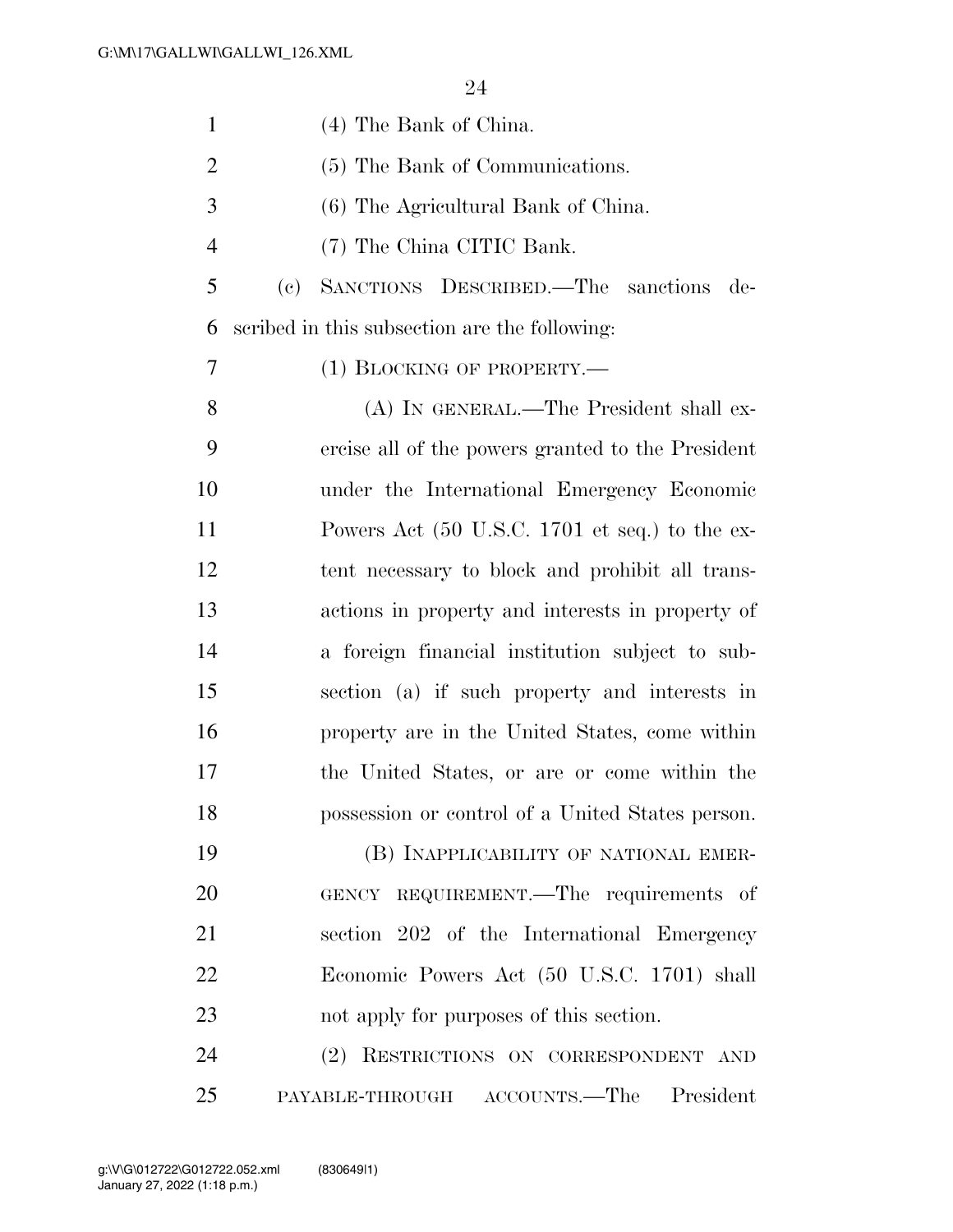| $\mathbf{1}$   | shall prohibit the opening, and prohibit or impose          |  |
|----------------|-------------------------------------------------------------|--|
| $\overline{2}$ | strict conditions on the maintaining, in the United         |  |
| 3              | States of a correspondent account or payable-               |  |
| $\overline{4}$ | through account by a foreign financial institution          |  |
| 5              | subject to subsection (a).                                  |  |
| 6              | SEC. 30709. IMPOSITION OF SANCTIONS WITH RESPECT TO         |  |
| 7              | ENTITIES OWNED BY OR AFFILIATED WITH                        |  |
| 8              | THE CHINESE COMMUNIST PARTY.                                |  |
| 9              | (a) IN GENERAL.—Not later than 3 days after a cov-          |  |
| 10             | ered determination is made, the Secretary of the Treasury   |  |
| 11             | shall impose the sanctions described in subsection (b) with |  |
| 12             | respect to any entity that—                                 |  |
| 13             | (1) the Chinese Communist Party has an own-                 |  |
| 14             | ership interest in; or                                      |  |
| 15             | $(2)$ is otherwise affiliated with the Chinese              |  |
| 16             | Communist Party.                                            |  |
| 17             | (b) BLOCKING OF PROPERTY.—                                  |  |
| 18             | (1) IN GENERAL.—The President shall exercise                |  |
| 19             | all of the powers granted to the President under the        |  |
| 20             | International Emergency Economic Powers Act (50)            |  |
| 21             | U.S.C. 1701 et seq.) to the extent necessary to block       |  |
| 22             | and prohibit all transactions in property and inter-        |  |
| 23             | ests in property of an entity in an industry subject        |  |
| 24             | to subsection (a) if such property and interests in         |  |
| 25             | property are in the United States, come within the          |  |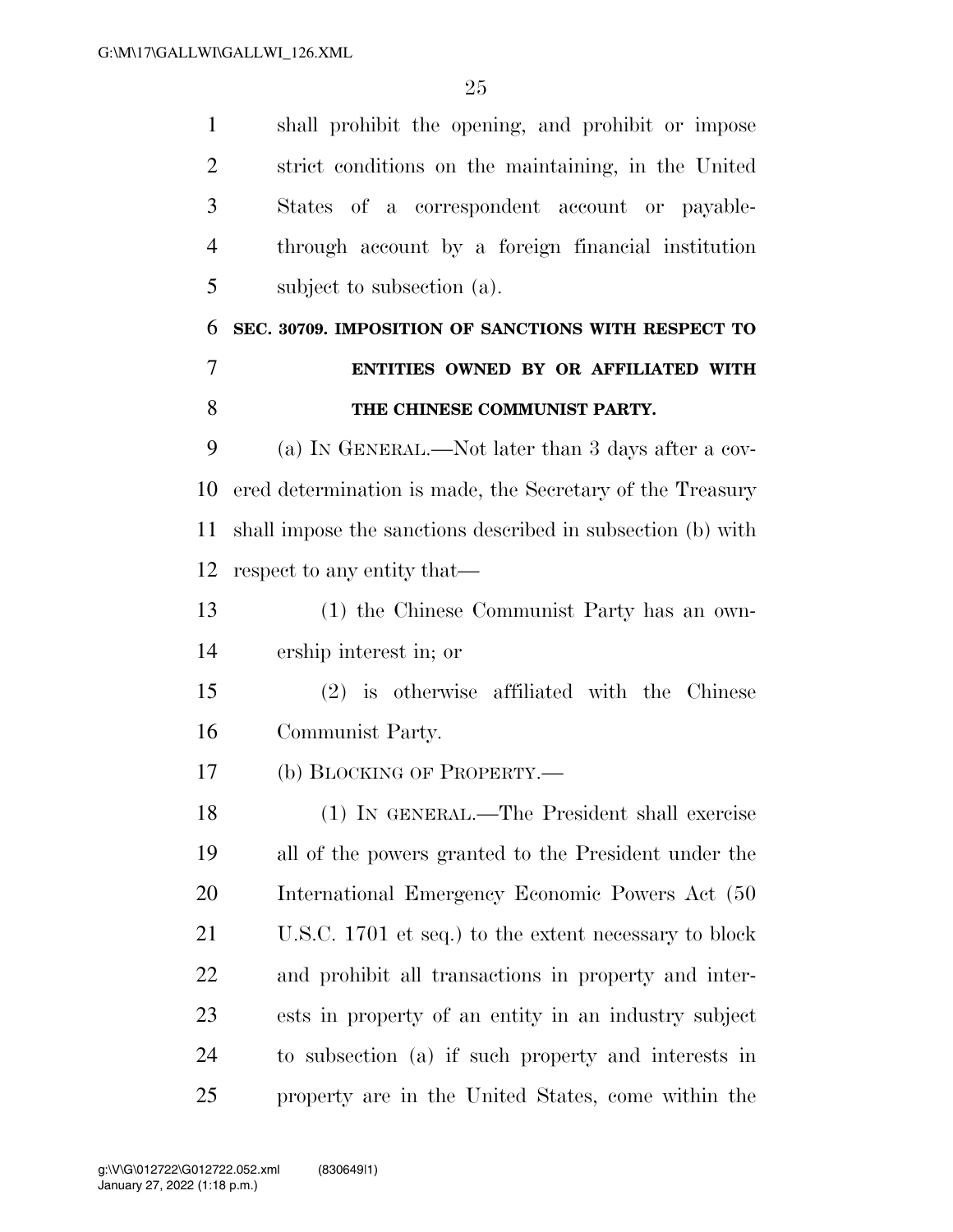|                | 26                                                                       |  |
|----------------|--------------------------------------------------------------------------|--|
| $\mathbf{1}$   | United States, or are or come within the possession                      |  |
| $\overline{2}$ | or control of a United States person.                                    |  |
| 3              | INAPPLICABILITY OF NATIONAL<br>(2)<br>EMER-                              |  |
| $\overline{4}$ | GENCY REQUIREMENT.—The requirements of section                           |  |
| 5              | 202 of the International Emergency Economic Pow-                         |  |
| 6              | ers Act (50 U.S.C. 1701) shall not apply for pur-                        |  |
| 7              | poses of this section.                                                   |  |
| 8              | SEC. 30710. PROHIBITION ON TRANSFERS OF FUNDS IN-                        |  |
|                |                                                                          |  |
| 9              | <b>VOLVING</b><br><b>THE</b><br><b>PEOPLE'S</b><br><b>REPUBLIC</b><br>OF |  |
| 10             | CHINA.                                                                   |  |
| 11             | (a) IN GENERAL.—Except as provided by subsection                         |  |
| 12             | (b), a depository institution (as defined in section                     |  |
| 13             | $19(b)(1)(A)$ of the Federal Reserve Act (12 U.S.C.                      |  |
| 14             | $461(b)(1)(A)$ or a broker or dealer in securities registered            |  |
| 15             | with the Securities and Exchange Commission under the                    |  |
| 16             | Securities Exchange Act of 1934 (15 U.S.C. 78a et seq.)                  |  |

- (1) to or from the People's Republic of China; or
- (2) for the direct or indirect benefit of members of the Chinese Communist Party.

 (b) EXCEPTION.—A depository institution, broker, or dealer described in subsection (a) may process a transfer described in that subsection if the transfer—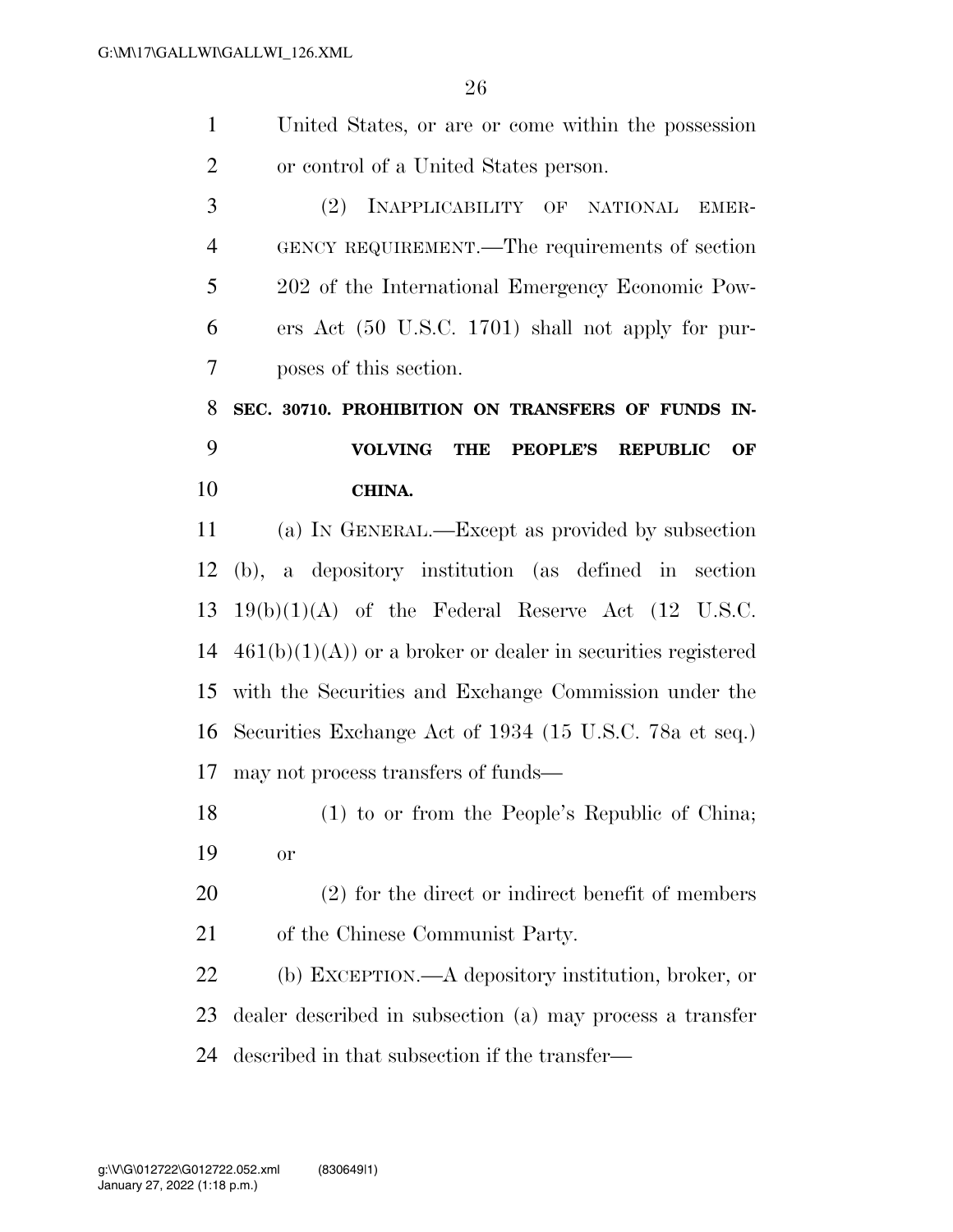| $\mathbf{1}$   | (1) arises from, and is ordinarily incident and           |  |
|----------------|-----------------------------------------------------------|--|
| $\overline{2}$ | necessary to give effect to, an underlying transaction    |  |
| 3              | that is authorized by a specific or general license;      |  |
| $\overline{4}$ | and                                                       |  |
| 5              | (2) does not involve debiting or crediting an             |  |
| 6              | Chinese account.                                          |  |
| 7              | SEC. 30711. PROHIBITION ON LISTING OR TRADING OF CHI-     |  |
| 8              | NESE ENTITIES ON UNITED STATES SECURI-                    |  |
| 9              | TIES EXCHANGES.                                           |  |
| 10             | (a) IN GENERAL.—The Securities and Exchange               |  |
| 11             | Commission shall prohibit the securities of an issuer de- |  |
| 12             | scribed in subsection (b) from being traded on a national |  |
| 13             | securities exchange on and after the date that is 3 days  |  |
| 14             | after a covered determination is made.                    |  |
| 15             | (b) ISSUERS.—An issuer described in this subsection       |  |
| 16             | is an issuer that is—                                     |  |
| 17             | (1) an official of or individual affiliated with the      |  |
| 18             | Chinese Communist Party; or                               |  |
| 19             | $(2)$ an entity that—                                     |  |
| 20             | (A) the Chinese Communist Party has an                    |  |
| 21             | ownership interest in; or                                 |  |
| 22             | (B) is otherwise affiliated with the Chinese              |  |
| 23             | Communist Party.                                          |  |
| 24             | (c) DEFINITIONS.—In this section:                         |  |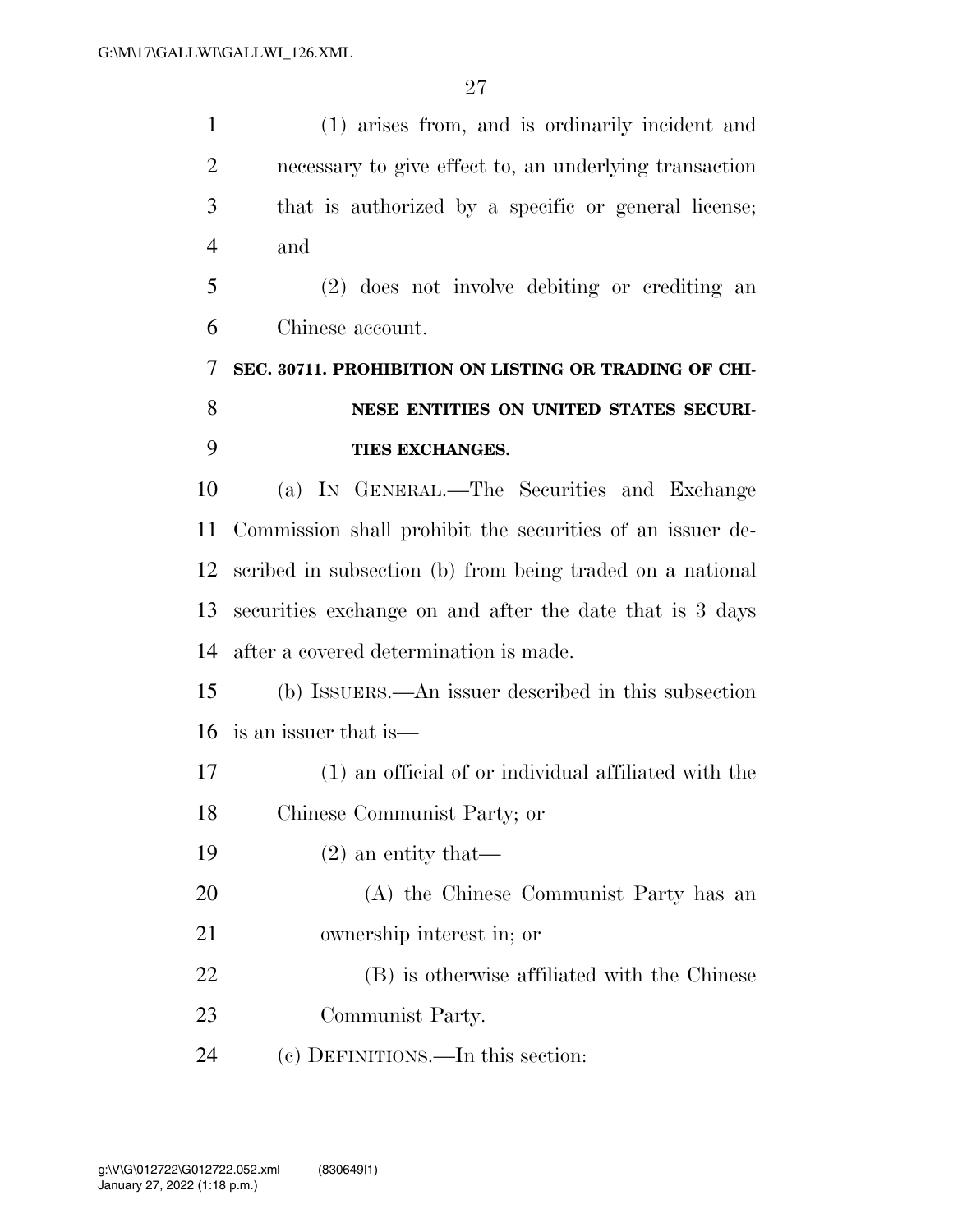| $\mathbf{1}$   | (1) ISSUER; SECURITY.—The terms "issuer"                    |
|----------------|-------------------------------------------------------------|
| $\overline{2}$ | and "security" have the meanings given those terms          |
| 3              | in section $3(a)$ of the Securities Exchange Act of         |
| 4              | 1934 (15 U.S.C. 78c).                                       |
| 5              | (2) NATIONAL SECURITIES EXCHANGE.—The                       |
| 6              | term "national securities exchange" means an ex-            |
| 7              | change registered as a national securities exchange         |
| 8              | in accordance with section 6 of the Securities Ex-          |
| 9              | change Act of 1934 (15 U.S.C. 78f).                         |
| 10             | SEC. 30712. PROHIBITION ON INVESTMENTS BY UNITED            |
| 11             | STATES FINANCIAL INSTITUTIONS THAT BEN-                     |
| 12             | EFIT THE CHINESE COMMUNIST PARTY.                           |
| 13             | (a) IN GENERAL.—Not later than 3 days after a cov-          |
| 14             | ered determination is made, the Secretary of the Treasury   |
| 15             | shall prohibit any United States financial institution from |
| 16             | making any investments described in subsection (b).         |
| 17             | (b) INVESTMENTS DESCRIBED.—An investment de-                |
|                |                                                             |
|                | 18 seribed in this subsection is a monetary investment-     |
| 19             | $(1)$ to —                                                  |
| 20             | (A) an entity owned or controlled by the                    |
| 21             | Chinese Communist Party; or                                 |
| <u>22</u>      | (B) the People's Liberation Army; or                        |
| 23             | $(2)$ for the benefit of any priority industrial sec-       |
| 24             | tor identified by the Chinese Communist Party in            |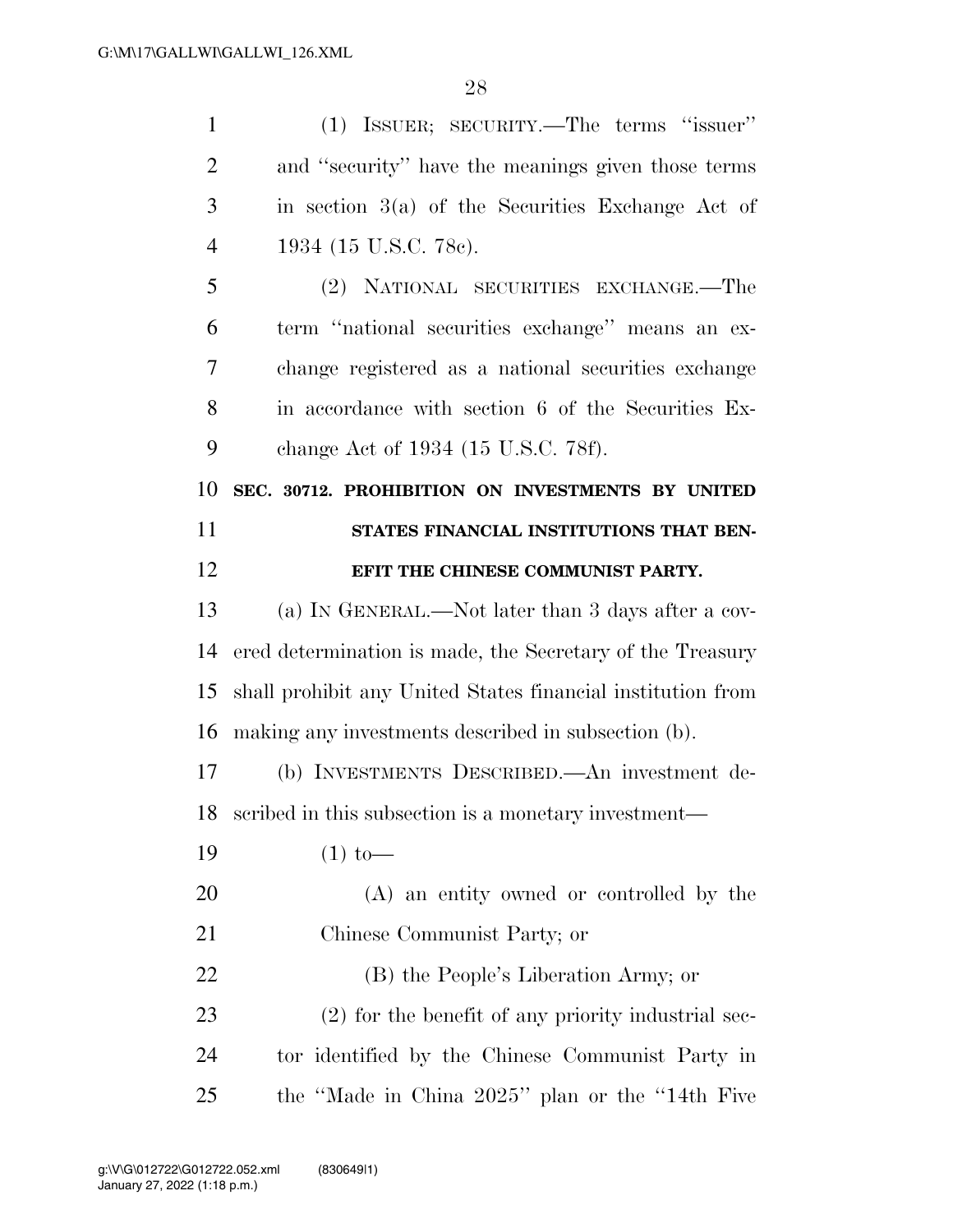| $\mathbf{1}$   | Year Smart Manufacturing Development Plan", in- |  |
|----------------|-------------------------------------------------|--|
| $\overline{2}$ | $cluding$ —                                     |  |
| 3              | (A) agriculture machinery;                      |  |
| $\overline{4}$ | (B) information technology;                     |  |
| 5              | (C) artificial intelligence, machine learning,  |  |
| 6              | and robotics;                                   |  |
| 7              | (D) green energy and green vehicles;            |  |
| 8              | (E) aerospace equipment;                        |  |
| 9              | (F) ocean engineering and high tech ships;      |  |
| 10             | (G) railway equipment;                          |  |
| 11             | (H) power equipment;                            |  |
| 12             | (I) new materials;                              |  |
| 13             | (J) medicine and medical devices;               |  |
| 14             | (K) fifth generation and future generation      |  |
| 15             | telecommunications and other advanced wireless  |  |
| 16             | networking technologies;                        |  |
| 17             | (L) semiconductor manufacturing;                |  |
| 18             | (M) biotechnology;                              |  |
| 19             | (N) quantum computing;                          |  |
| 20             | (O) surveillance technologies, including fa-    |  |
| 21             | recognition technologies and censorship<br>cial |  |
| 22             | software;                                       |  |
| 23             | (P) fiber optic cables; and                     |  |
| 24             | (Q) mining and resource development.            |  |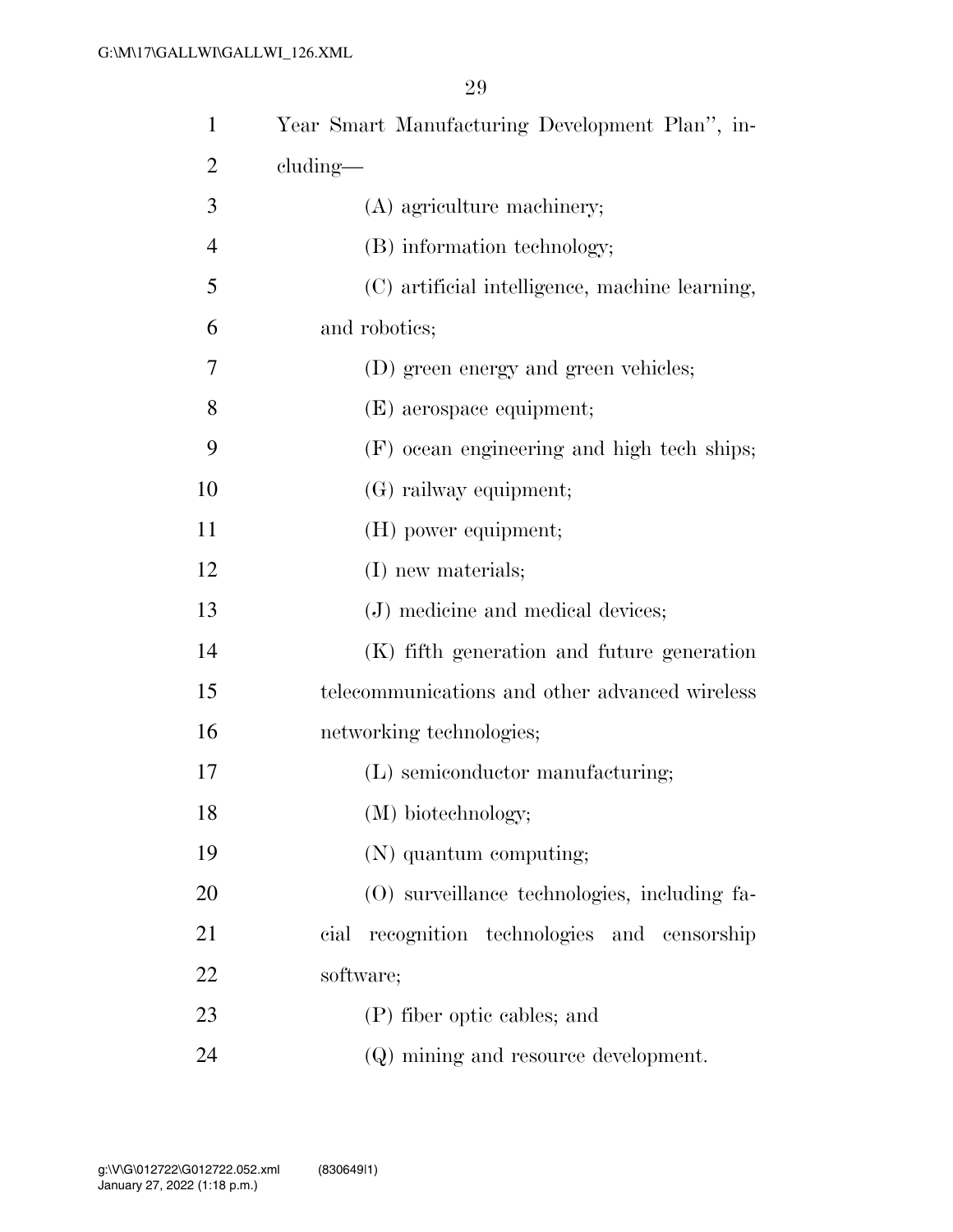(c) UNITED STATES FINANCIAL INSTITUTION DE- FINED.—In this section, the term ''United States financial institution''—

 (1) means any financial institution that is a United States person; and

 (2) includes an investment company, private eq- uity company, venture capital company, or hedge fund that is a United States person.

 **SEC. 30713. PROHIBITION ON IMPORTATION OF CERTAIN GOODS MADE IN THE PEOPLE'S REPUBLIC OF CHINA.** 

 (a) IN GENERAL.—Except as provided in subsection (b), on and after the date that is 3 days after a covered determination is made, all goods mined, produced, or man- ufactured wholly or in part in the People's Republic of China, or by a person working for or affiliated with an entity or industry wholly financed by the Chinese Com- munist Party or in which the Chinese Communist Party has a majority ownership interest, shall not be entitled to entry at any of the ports of the United States and the importation of such goods is prohibited.

 (b) EXCEPTION.—The prohibition under subsection (a) shall not apply with respect to a good if the Presi-dent—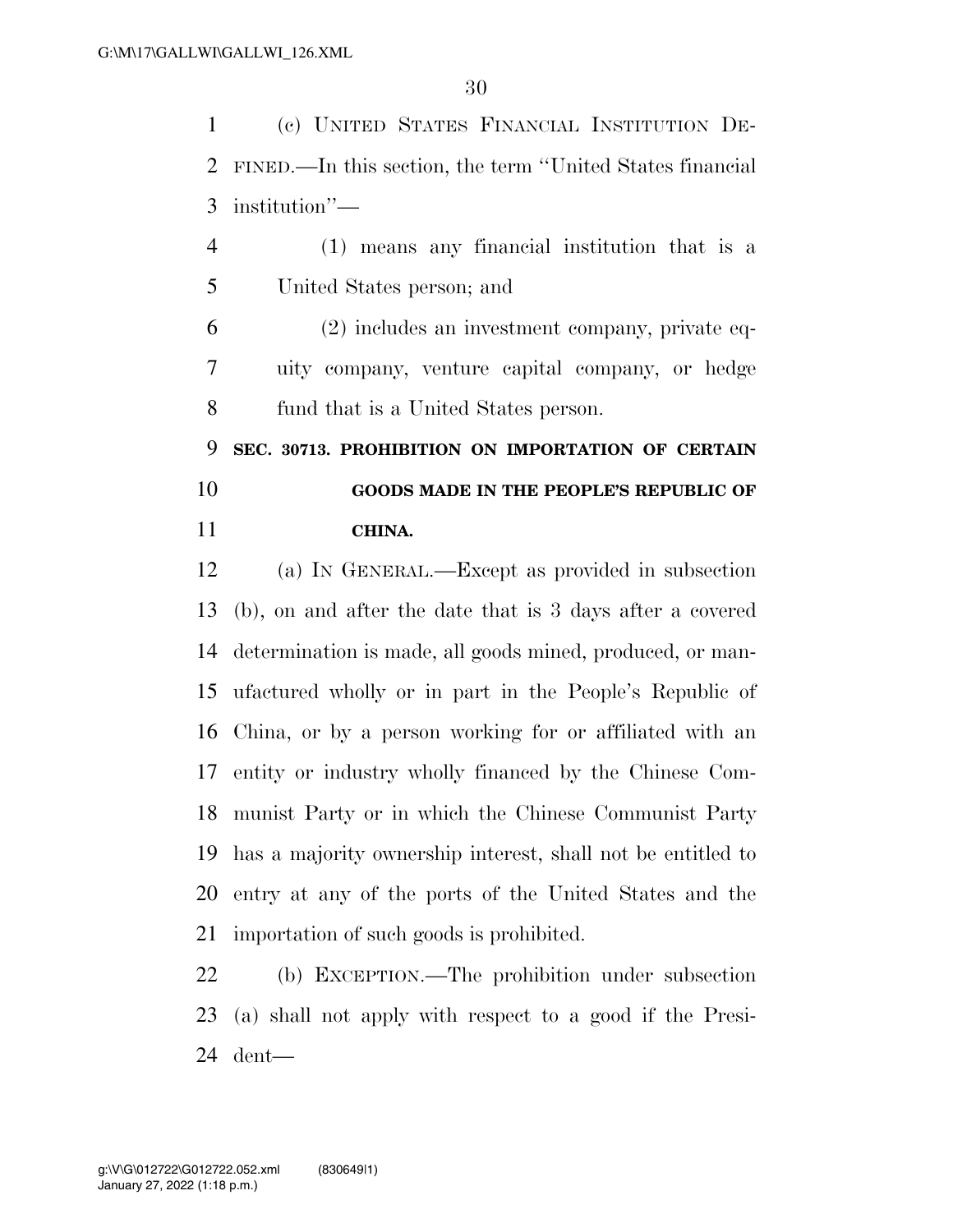(1) determines that the good is necessary to the national security, economic security, or public health of the United States; and

 (2) submits to the appropriate congressional committees and make available to the public a report on that determination.

#### **SEC. 30714. EXCEPTIONS; WAIVER.**

 (a) EXCEPTION FOR INTELLIGENCE ACTIVITIES.— This title shall not apply with respect to activities subject to the reporting requirements under title V of the National Security Act of 1947 (50 U.S.C. 3091 et seq.) or any au-thorized intelligence activities of the United States.

 (b) NATIONAL SECURITY WAIVER.—The President may waive the imposition of sanctions under this title with respect to a person if the President—

 (1) determines that such a waiver is in the na-tional security interests of the United States; and

 (2) submits to the appropriate congressional committees a notification of the waiver and the rea-sons for the waiver.

#### **SEC. 30715. IMPLEMENTATION; PENALTIES.**

 (a) IMPLEMENTATION.—The President may exercise all authorities provided under sections 203 and 205 of the International Emergency Economic Powers Act (50 U.S.C. 1702 and 1704) to carry out this title.